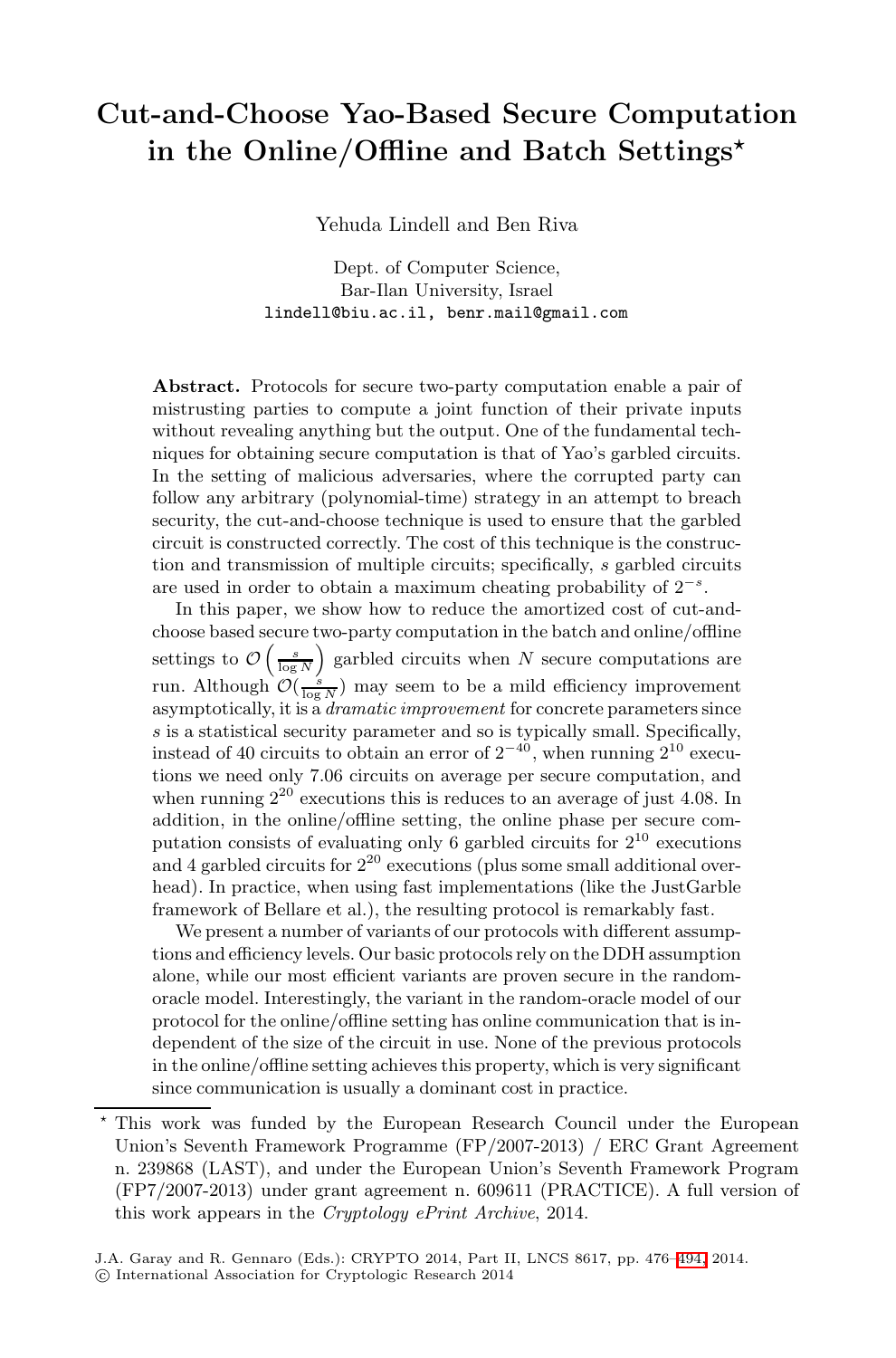# **1 Introduction**

### **1.1 Background**

[In](#page-17-0) [the](#page-17-0) [set](#page-17-0)ting of secure two-party computation, a pair of parties with private inputs wish to compute a joint function of their inputs. The computation should maintain privacy (meaning that the legitimate output but nothing else is revealed), correctness (meaning that the output is correctly computed), and more. These properties should be maintained even if one of the parties is corrupted. The feasibility of secure computation was demonstrated in the 1980s, where it was shown that any proba[bilistic poly](#page-17-1)[nomial-ti](#page-17-2)[me functio](#page-16-0)nality can be securely computed [Yao86, GMW87].

The two main adversary models that have been considered in the literature are *semi-honest* and *malicious*. A semi-honest adversary follows the protocol specification but attempts to learn more than allowed by inspecting the transcript. In co[ntrast](#page-17-3)[, a mali](#page-18-1)cious adversary can follow any arbitrary (probabilistic polynomialtime) strategy in an attempt to break the security guarantees of the protocol. On [the](#page-17-4) one hand, the security guarantees in the semi-honest case are rather weak, but there exist extraordinarily efficient protocols [HEKM11, BHR12b, ALSZ13]. On the other hand, the security guarantees in the malicious case are very strong, but they come at a significant computational cost.

The goal of constructing efficient secure two-party (2PC) computation proto[co](#page-17-5)ls in the presence of malicious adversaries has been an active area of research in the recent years. [JS07, NO09] construct 2PC protocols with a small number of exp[onentiati](#page-17-6)[ons per gat](#page-17-7)e of the circuit, which is quite inefficient in practice. [IPS08, IKO<sup>+</sup>11] construct 2PC protocols based on the MPC-in-the-head approach which (asymptotically) requires only a small number of symmetrickey operations per gate [of the circ](#page-18-2)[uit, thoug](#page-17-6)[h no impl](#page-17-7)ementation has been presented yet to clarify the concrete complexity of this approach in practice. [NNOB12, [FJN](#page-1-0)<sup>+</sup>13] construct 2PC protocols in the random-oracle model with (amortized)  $\mathcal{O}(s/\log(|C|))$  symmetric-key operations per gate of the circuit, where s is a security parameter and  $C(\cdot)$  is a boolean circuit that computes the function of interest. [DPSZ12, DKL<sup>+</sup>143] construct secure multi-party computation protocols with security against *all-but-one* corrupted parties, and thus, could be used in the two-party setting as well. These protocols use somewhat homomorphic encryption. The protocols of [NNOB12, DPSZ12, DKL<sup>+</sup>143] all require a number of rounds of communication that is in the order of the depth [of the c](#page-17-5)ircuit being computed.<sup>1</sup> Thus, their performance is limited in the case of deep circuits, and when parties are geographically far and so communication latency is significant.

<span id="page-1-0"></span>A different approach that has received a lot of attention is based on applying the *cut-and-choose* technique to Yao's garbled-circuit protocol. In this technique, one of the parties prepares many garbled circuits, and the other asks to open a random subset of them in order to verify that they are correct; the parties

The protocol of  $[FJN+13]$  *is* constant round. However, its concrete efficiency has not been established.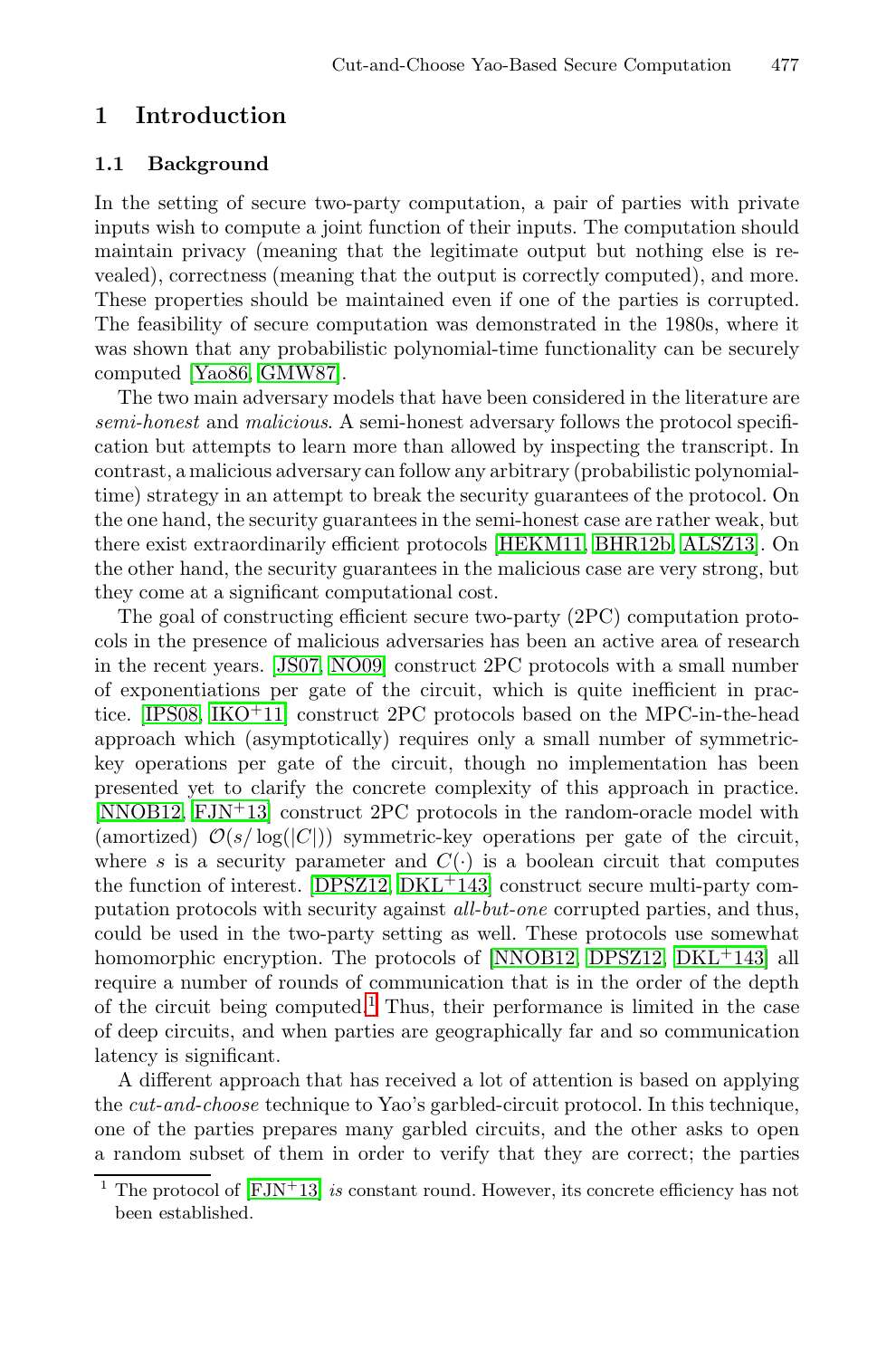then evaluate the remaining, [unchecked](#page-18-6) [circu](#page-18-3)[its.](#page-17-10) [Thi](#page-17-10)[s](#page-18-5) [forc](#page-18-5)es the party generating the garbled circuits to make most of them correct, or it will be caught cheating (solving perhaps the biggest problem in applying Yao's protocol to the malicious setting, which is that an incorrect garbled circuit that computes [the](#page-17-9) wrong function cannot be distinguished from a correct garbled circuit). [MF06, LP07, LP11, SS11, Lin13, MR13, SS13] present different 2PC protocols based on thi[s](#page-17-9) [appr](#page-17-9)oach, and several implementations have been presented to study the concrete efficiency of it in practice (e.g.[PSSW09, SS11, KSS12, SS13]). *In this work we focus on the cut-and-choose approach.*

**Is It Possible to Go Below** *s* **Garbled Circuits with 2***−<sup>s</sup>* **Error?** Until the recent work of [Li[n13\], proto](#page-17-11)cols that use the cut-and-choose technique required approximately 3s garbled circuits to obtain a bound of  $2^{-s}$  on the cheating probability by the adversary. Recently, [Lin13] showed that by executing another light 2PC, the number of garbled circuits can be reduced to s, which seems optimal given that  $2^{-s}$  is the probability that a "cut" is as bad as possible (meaning that all the checked circuits are good and all the unchecked circuits are bad). The number of garbled circuits affects both computation time and communication. In most applications, when  $|C|$  is large, sending s garbled circuits becomes the dominant overhead. (For example, [HMSG13] showed a prototype for garbling a circuit on GPUs, which generates more than 30 million gates per second. The communication size of this number of gates is about 15GB, and transferring 15GB of data most likely takes much more than a second.) Thus, further reducing the numb[er](#page-17-6) [of](#page-17-6) [circ](#page-17-6)[uits is an im](#page-17-7)portant goal. *This goal is the focus of this pa[per.](#page-18-2)*

**2PC with Offline and Online Stages.** In the online/offline setting, the parties try to push as much work as possible to an offline stage in which they do not know their inputs. Later, in the online stage, when they have their inputs, they use the results of the offline stage to run a very efficient online phase, possibly with much lower latency than their standard counterparts.

The protocols of [NNOB12, DPSZ12, DKL<sup>+</sup>143] are especially well suited to the online/offline setting, and have extremely efficient online stages.<sup>2</sup> However, these protocols require many rounds of interaction in the online stage (i.e.,  $\mathcal{O}(\text{depth}(C))$  rounds). They therefore become considerably slower for deep circuits a[nd](#page-18-2) [over](#page-18-2) [hi](#page-18-2)[gh-latenc](#page-17-6)[y](#page-17-7) [network](#page-17-7)s.

Previous cut-and-choose based protocols work only in the regular setting, in which both parties run the protocol from beginning to its end. Note that cut-and-choose based 2PC protocols are constant-round, which is another reason for trying to apply them in the online/offline setting.

 $^{2}$  In fact, the protocols of [NNOB12, DPSZ12, DKL<sup>+</sup>143] allow the parties to choose the function also in the online stage. In this work we assume that the function is known in the offline stage, and it is only the inputs that are obtained later.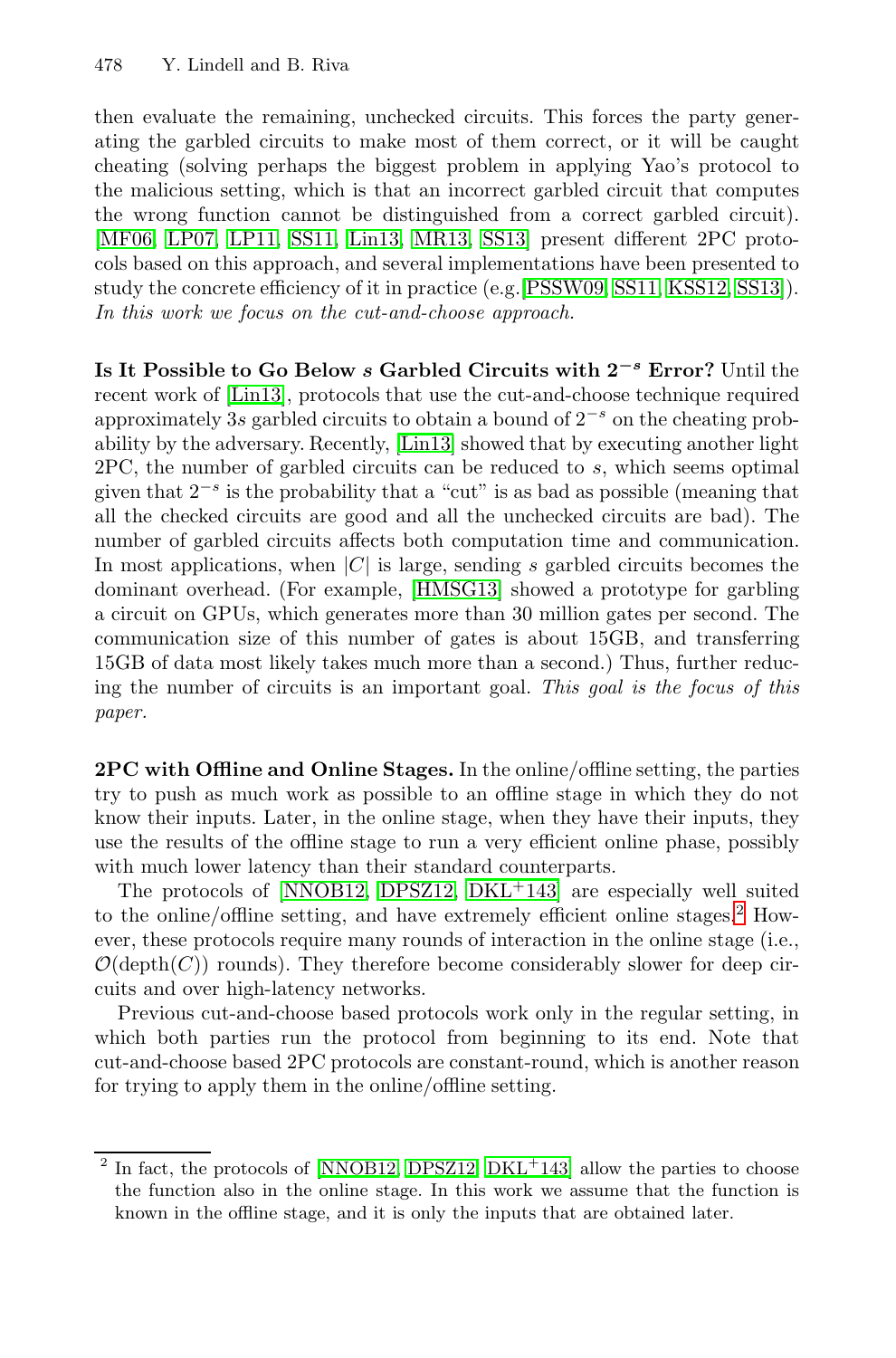# **1.2 Our Contributions**

As we have mentioned, the goal of this paper is to reduce the number of circuits in cut-and-choose on Yao's garbled circuits. We achieve this goal in the multipleexecution setting, where a pair of parties run many executions of the protocol. As we will see, this enables the parties to *amortize* the cost of the check-circuits over many executions.

**Amortizing Checks over Multiple Executions.** In the single-execution setting, party  $P_1$  constructs s circuits and party  $P_2$  asks to open a random subset of them. If  $P_1$  makes some of them incorrect and some correct, then it can always succeed in cheating if  $P_2$  opens [all of](#page-17-9) the good circuits and the remaining are all bad. Since this bad event can happen with probability  $2^{-s}$ , this approach to cut-and-choose seems to have a limitation of s circuits for  $2^{-s}$  error. However, consider now the case that the parties wish to run  $N$  executions. One possibility is to simply prepare  $N \cdot s$  circuits and work as in the single execution case. Alternatively,  $P_1$  can prepare  $c \cdot N$  circuits (for some constant c); then  $P_1$  can ask to open a subset of the circuits; finally,  $P_2$  randomly assigns the remaining circuits to  $N$  small buckets of size  $B$  (where one bucket is used for every execution). The protocol that we use, which is based on [Lin13], has the property that P<sup>1</sup> can cheat only if there is a bucket in which *all* of the circuits are bad. The probability of this happening when not too many bad circuits are constructed by  $P_1$  is very small, but if  $P_1$  does construct many bad circuits then it will be caught even if a relatively small subset of circuits is checked.

This idea is very powerful and it enables us to obtain an extraordinary speedup over the single-execution case. Asymptotically, only  $\mathcal{O}(\frac{s}{\log N})$  garbled circuits are needed per execution (on average). Concretely, if the parties wish to run  $N = 1024$  executions and maintain an error of  $2^{-40}$ , then it suffices to construct 7229 circuits, check 15% of them, and randomly map the remaining into buckets of size 6. The number of circuits per execution is thus reduced from 40 to 7.06, which is a considerable improvement. As the number of executions grows, the improvement is more significant. Specifically, for  $N = 1,048,576$  and an error of  $2^{-40}$ , it suffices to construct 4,279,903 circuits, check 2\% of them, and randomly map the remaining into buckets of size 4. The number of circuits per execution is thus [reduce](#page-17-9)d to just 4.08, which is almost a tenfold improvement! Finally, we note that improvements are obtained even for small numbers of  $N$ ; e.g., for  $N = 10$  the number of circuits per execution is reduced to 20, which is half the cost.

**The Batch Setting – Parallel Executions.** In this setting, the parties run N executions in parallel. Formally, they compute the functionality  $F(x, y) =$  $(f(x_1, y_1),...,f(x_N, y_N))$  where  $\mathbf{x} = (x_1,...,x_N)$  and  $\mathbf{y} = (y_1,...,y_N)$ . We start with the protocol of [Lin13] and apply our amortized checking technique in order to use only  $\mathcal{O}\left(\frac{s}{\log N}\right)$  garbled circuits per execution. However, the protocol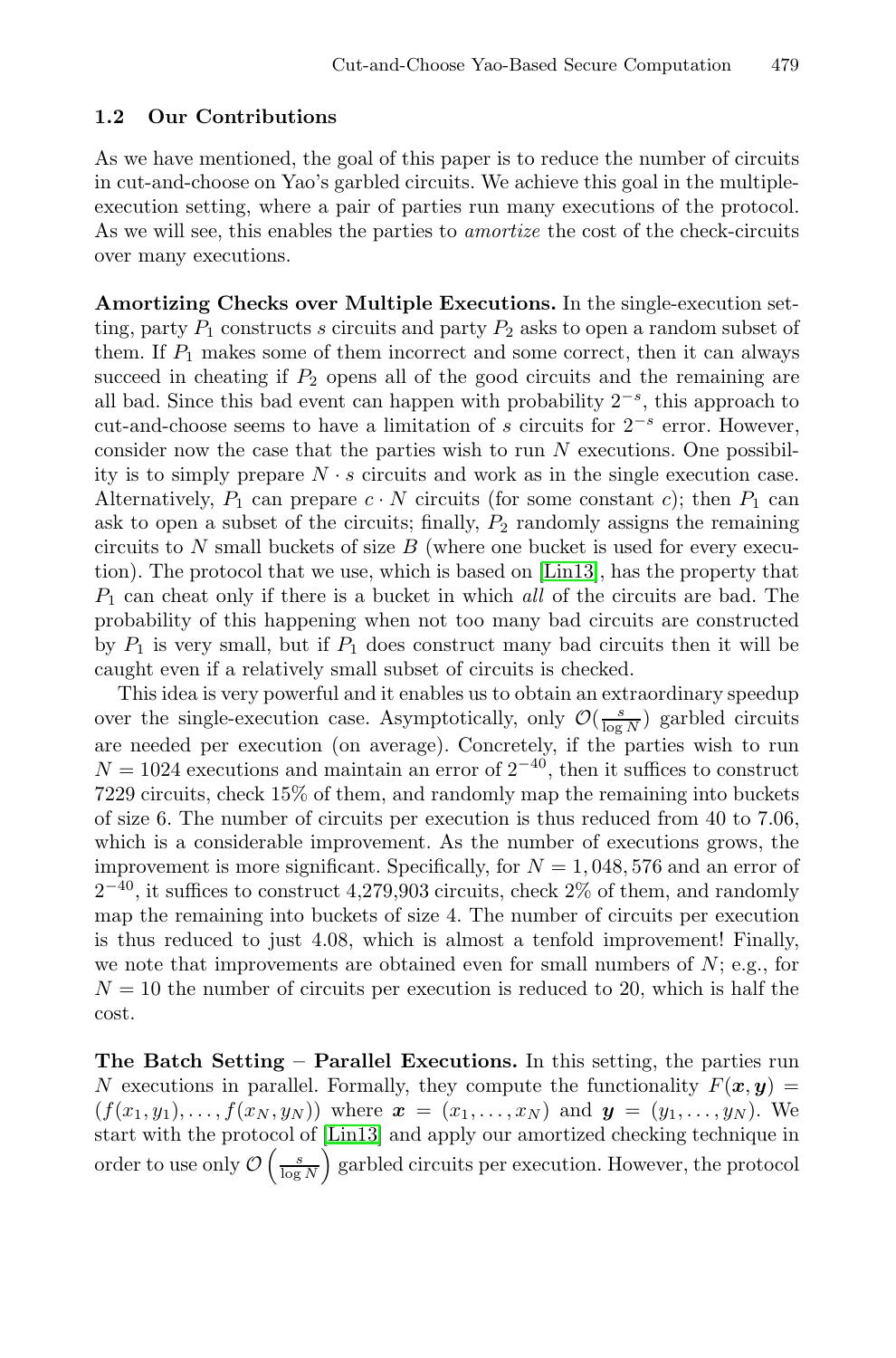of [Lin13] does not work in a setting where the circuits are constructed without knowing which circuits will be placed together in a single bucket. In Section 2.2 we describe the problems that arise and how we overcome them.

**The Online/Offline Setting.** Next, we turn to the online/offline setting, with the aim of constructing an efficient 2PC protocol with a constant-round online stage and low latency. In order to achieve this, we show how to adapt the protocol of [Lin13] to the online/offline setting, and then use the amortized checking technique described above to significantly reduce the number of circuits needed. There are many issues that arise when trying to run cut-and-choose based protocols in the online/offline setting, mainly due to the fact that many of the techniques used to prevent cheating when cut-and-choose is used assume that the parties inputs are fixed even before the cut-and-choose takes place. In Section 2.3 we present a high-level description of our protocol, and our solutions to the problems that arise in this setting with cut-and-choose.

[Our p](#page-17-11)rotocol achieves very high efficiency. First, the overall time (offline and online) is much lower than running a separate execution for every computation. Thus, we do not obtain a very fast online time at the expense of a very slow offline time. Rather, the overall protocol is highly efficient, and most of the work can be carried out in the offline phase. Second, our online phase requires very little communication, the evaluation of a small number of circuits, and little overhead. Concretely, when 1,000 executions are prepared in the offline phase, then the online phase requires evaluating only 5 circuits; in modern implementations like [\[BHR](#page-18-2)[12b\] and](#page-17-6) [[HMSG13\],](#page-17-7) this is extremely fast (with more executions, this is even further reduced).

Our basic protocol for the online/offline setting is the first (efficient) 2PC protocol in that setting with a constant-round online phase and security in the standard model (with security under [the DDH a](#page-17-12)ssumption). In the full version, we show how to further reduce the complexity of the online stage, including a method for significantly reducing the communication of the online stage to be independent of  $|C|$ , in the random-oracle model. We stress that the most efficient protocols of [NNOB12, DPSZ12, DKL<sup>+</sup>143], which also work in the randomoracle model, require at least  $\mathcal{O}(|C|)$  communication in the online stage, and at least depth $(C)$  rounds.

**Concurrent Work.** In independent concurrent work, [HKK<sup>+</sup>13] show how to amortize the number of garbled circuits for multiple-executions of secure computation in a similar fashion to ours. However, here, we additionally focus on reducing the overhead of the cheating-recovery step (e.g. by amortizing its number of garbled circuits as well, and by moving most of its cost to the offline stage) and on minimizing the number of exponentiations in the online stage. We note that in the cut-and-choose of  $[HKK^+13], P_2$  always checks half of the circuits. In contrast, we show that better results can be obtained using different parameters; we believe that our analysis can be used in their protocol in a straightforward way.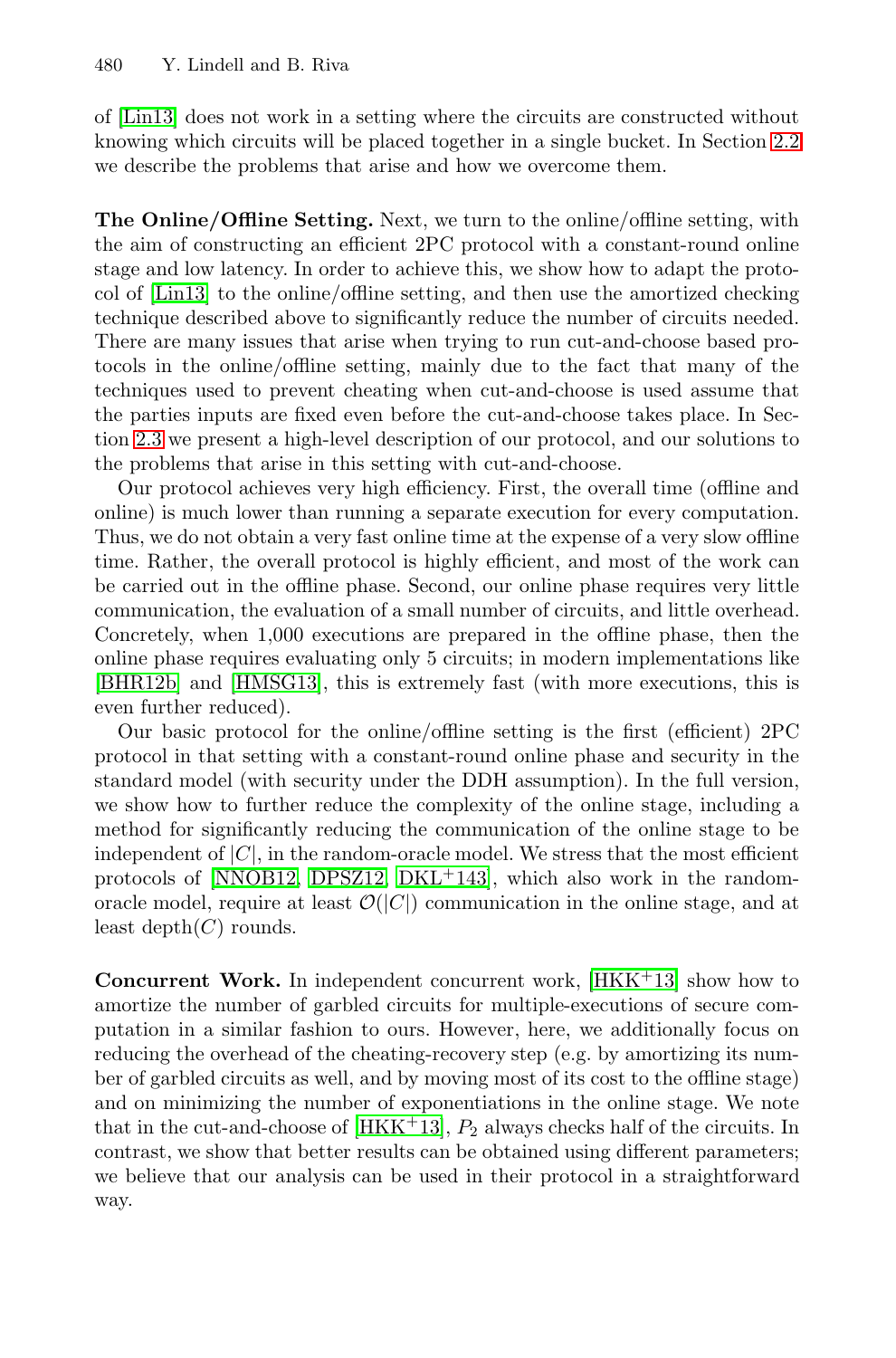## **1.3 Organization**

Due to the lack of space in this abstract, we provide only an outline and highlevel description of ou[r t](#page-14-0)echniques. A full description of our protocols, proofs of security, and a full combinatorial analysis of the number of circuits needed appears in the full version.

# **2 High Level Description of Our Techniques**

We describe the main ideas behind our protocols. For simplicity, we focus here on specific parameters, though in Section 3 and in the full version we give a more general analysis of the possible parameters.

We begin by describing how cut-and-choose on Yao's protocol can be made more efficient (with low amortized cost) in batch settings where many computations take place. Then, we show how to achieve security in the online/offline setting where parties' inputs are fixed in the online phase. The low amortized cost for the batch setting is relevant both to the online/offline setting and to a setting where many computations take place in parallel.

### **2.1 Amortized Cut-and-Choose in Multiple Executions**

<span id="page-5-0"></span>We now descr[ib](#page-5-0)e how the number of circuits in cut-and-choose can be dramatically red[uced](#page-8-0) in the case that many secure comput[ation](#page-10-0) executions are run between two parties (either in parallel or in an online/offline setting). Assume that  $P_1$  and  $P_2$  would like to execute N protocols with maximum error probability of  $2^{-s}$ , where s is a statistical security parameter. The naive approach of running the protocol of  $\text{Lin}13$  N times would require them to use a total number of garbled circuits of N·s. As discussed earlier, our main goal in this paper is to reduce the number of garbled circuits by amortizing the overhead when many invocations of 2PC are [execut](#page-17-9)ed.<sup>3</sup> The ideas described he[re w](#page-8-0)ill be used in both the batch protocol (Section 2.2) and the online/offline protocol (Section 2.3).

Recall that in cut-and-choose based two-party computation,  $P_1$  prepares s garbled circuits,  $P_2$  asks  $P_1$  to open a random subset [of the](#page-17-9)m which are then checked by  $P_2$ , and then  $P_2$  evaluates the remaining circuits. The main idea behind our technique is to run the cut-and-choose on *many* circuits, and then *randomly combine* the remaining ones i[nto](#page-17-9) N sets (or "buckets"), where each set will be used for a single evaluation. The intuition behind this idea is as follows. The cheating recovery method of [Lin13] (described below in Section 2.2)

<sup>&</sup>lt;sup>3</sup> We remark that it is possible to increase the number of check circuits and reduce the number of evaluated circuits in an online/offline version of the protocol of [Lin13], in order to improve the online time. For example, in order to maintain error of 2*<sup>−</sup>*40, one can construct 80 circuits overall, and can check 70 and evaluate only 10. This will reduce the online time from approximately 20 to 10 (since in [Lin13] approximately half the circuits are evaluated). However, as we can see from this example, the total number of circuits grows very fast, rendering this approach ineffective.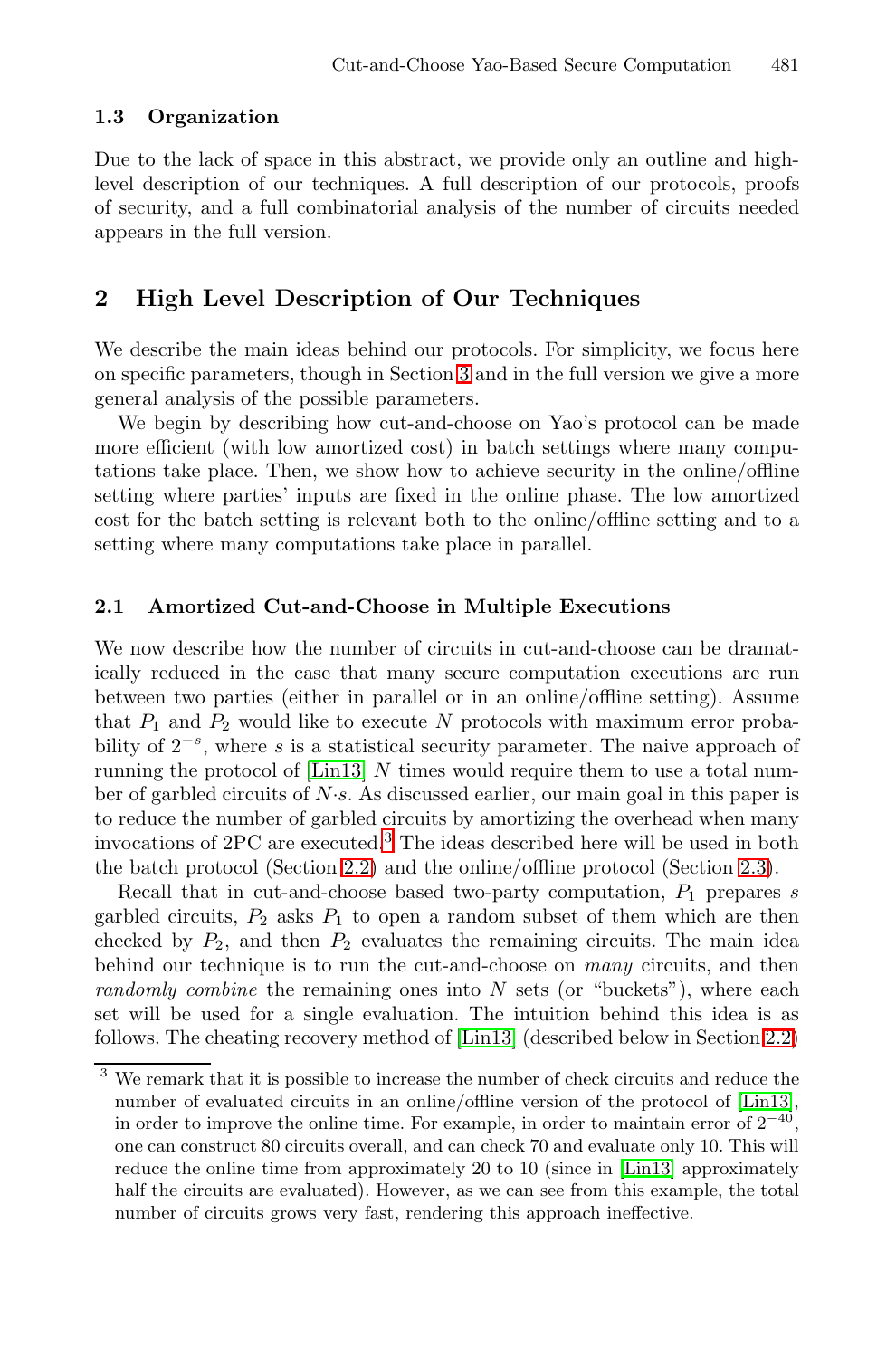ensures that security is preserved unless all evaluation circuits in a single set are incorrect. Now, by checking many circuits together and randomly combining them, the probability that one set will have all incorrect circuits (but yet no incorrect circuits were checked) is very small.

In more detail, in our technique  $P_1$  prepares  $2N \cdot B$  garbled circuits and sends them to  $P_2$ , where B is a parameter we define later. For each circuit,  $P_2$  chooses with probability  $1/2$  whether to check it or to use it later for evaluation. (This means that on average,  $P_2$  checks  $N \cdot B$  circuits. In our actual protocol we make sure that *exactly*  $N \cdot B$  circuits remain. In addition, as we discuss below, we will typically not check half of the circuits and lower probabilities give better results.) Then,  $P_2$  chooses a random mapping function  $\pi : [N \cdot B] \to [N]$  that maps each of the remaining circuits in a "bucket" of  $B$  circuits, which will later be used as the evaluation-circuits of a single two-party protocol execution. Clearly, a malicious  $P_1$  could prepare a small number of incorrect garbled circuits (say  $\mathcal{O}(\beta)$ ), and not be caught in the checks with good probability (here  $\beta < s$ and so  $2^{-\beta}$  probability is too high). However, since  $\pi$  is chosen at random by P2, we show that unless there are *many* incorrect circuits, the probability that any one of the buckets contains only incorrectly constructed garbled circuits is smaller than  $2^{-s}$ . We prove that when  $B \geq \frac{s}{1+\log N} + 1$ , the probability that any bucket contains  $B$  incorrect circuits (and so all are incorrect) is at most  $2^{-s}$ . Thus, the total number of circuits is  $2N \cdot B = \frac{2Ns}{1+\log N} + 2N$ . When  $\log N > \frac{2s}{s-2} - 1$  we have that  $2N \cdot B < N \cdot s$  and so a concrete improvement is obtained from just using [Lin13] even for just a few executions. Asymptotically, the number of circuits per execution is  $\mathcal{O}(\frac{s}{\log N})$ , which shows that when N gets larger, the amortized number of circuits becomes small. When plugging in concrete numbers that are relevant in practice, the improvement is striking. For example, consider  $s = 40$  and  $N = 512$  executions (observe that  $log N = 9$  and  $\frac{2s}{s-2} - 1 = 1.10$  and so the condition is fulfilled). Now, for these parameters we have  $B = \left[\frac{s}{1+\log N} + 1\right] = 5$ , and so only  $512 \times 10$  garbled circuits are needed overall, with just 5 circuits evaluated in each execution. This is better by a factor of 4 compared to the Ns option. When many executions are run, even better numbers are obtained. For example, with  $N = 524288$  we obtain that only 524288  $\times$  6 circuits are needed overall (better by a factor of  $6\frac{2}{3}$  than the naive option).

We remark that the probability of checking or evaluating a circuit greatly infl[uences t](#page-17-9)he number of circuits. Above, we have assumed that this probability is  $\frac{1}{2}$ . In Section 3 we analyse th[e ab](#page-8-0)ove parameters in the general case. As we will see, better parameters are typically achieved with lower probabilities of checking a circuit. In addition, when working in the online/offline setting, this flexibility actually provides a tradeoff between the number of circuits in the online and in the offline phases. This is due to the fact that checking more circuits in the offline stage reduces the number of circuits to be evaluated in the online stage but increases the number of circuits checked in the offline phase.

In the protocol of [Lin13] secure computation is also used for the cheating recovery mechanism (described below in Section 2.2). This mechanism works as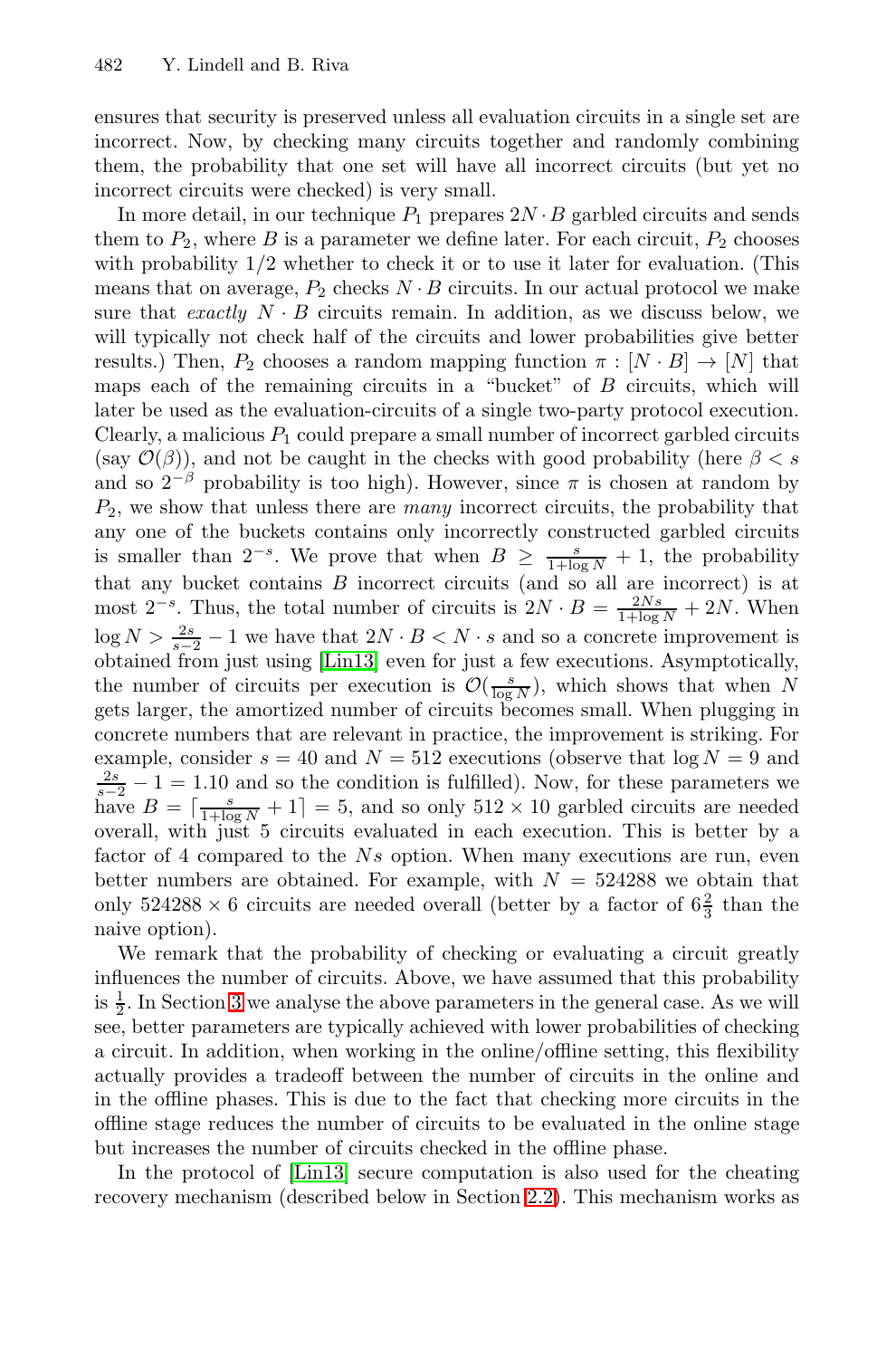long as a *majority* of the circuits in a bucket are good. In the multiple-execution setting, we use a similar method for bucketizing these circuits, while guaranteeing that a majority of the [cir](#page-14-0)cuits in any bucket be good (rather than just ensuring at least one good circuit). Using this method we significantly reduce the number of circuits needed for the cheating recovery. E.g., for  $N = 1024$  protocol executions we need only buckets of size  $B = 12$ , and a total number of circuits of 24576 (i.e., 24 circuits per execution). The protocol of [Lin13] requires about 125 circuits per execution, and thus we obtain an improvement of a factor of 5 in this part of the protocol (for these parameters).

**More Concrete Examples.** In Section 3 we provide a full analysis of the cheating probability for different choices of parameters. We describe some concrete examples here with  $s = 40$ , in order to provide more of an understanding of the efficiency gains obtained; in the full version of this paper, we show the cost for many different choice of parameters. When considering  $2^{10}$  and  $2^{20}$  executions, the best choices and the resulting cost is summarized in the following table (the bucket size is the number of circuits evaluated in the online phase):

**Table 1.** Best parameters for  $s = 40$  (*p* is the probability that a circuit is *not* checked)

| Number of      | $\boldsymbol{\eta}$ |   |                                     | $ Bucket $ Overall number of Average $\#$ circuits |
|----------------|---------------------|---|-------------------------------------|----------------------------------------------------|
| executions $N$ |                     |   | size(B) circuits ( $[B \cdot N/p])$ | per execution                                      |
| $2^{10}$       | 0.1                 |   | 40,960                              | 40.00                                              |
| $2^{10}$       | 0.65                |   | 7,877                               | 7.69                                               |
| $2^{10}$       | 0.85                |   | 7,229                               | 7.06                                               |
| $2^{20}$       | 0.65                | 3 | 4,839,582                           | 4.62                                               |
| $2^{20}$       | 0.98                |   | 4,279,903                           | 4.08                                               |

Observe that in the case of  $p = 0.1$ , the average number of circuits is the same as in a single execution. However, it has the lowest online time. In contrast, at the price of just a single additional circuit in the online time, the offline time is reduced by a factor of over 5. In general, the bigger  $p$  is, the smaller the total number of balls is (up to a certain limit). However, the number of balls in each bucket grows proportionally with p. This means that using  $p$  it is possible to obtain a tradeoff between online and offl[ine tim](#page-17-9)e. Specifically, a higher  $p$  means less circuits overall but more circuits in the online stage (where each bucket is evaluated), thereby reducing the offline time at the expense of increasing the online time. Conversely, a lower  $p$  means more circuits in the offline stage and smaller bucket and so less computation in the online stage.

We remark that improvements are not only obtained for large values of N. In the case of  $N = 32$ , with  $p = 0.75$  we obtain buckets of size 10 (so 10 evaluations in the online phase) and an average of 13.34 circuits overall per execution. This is a considerable improvement over 40 circuits as required in [Lin13]. Of course, as N becomes smaller, the improvement is less significant. Nevertheless, for  $N = 10$ , with  $p = 0.55$  we obtain an average of 20 circuits per execution, which is half the cost of [Lin13]. Going to the other extreme, with a huge number of executions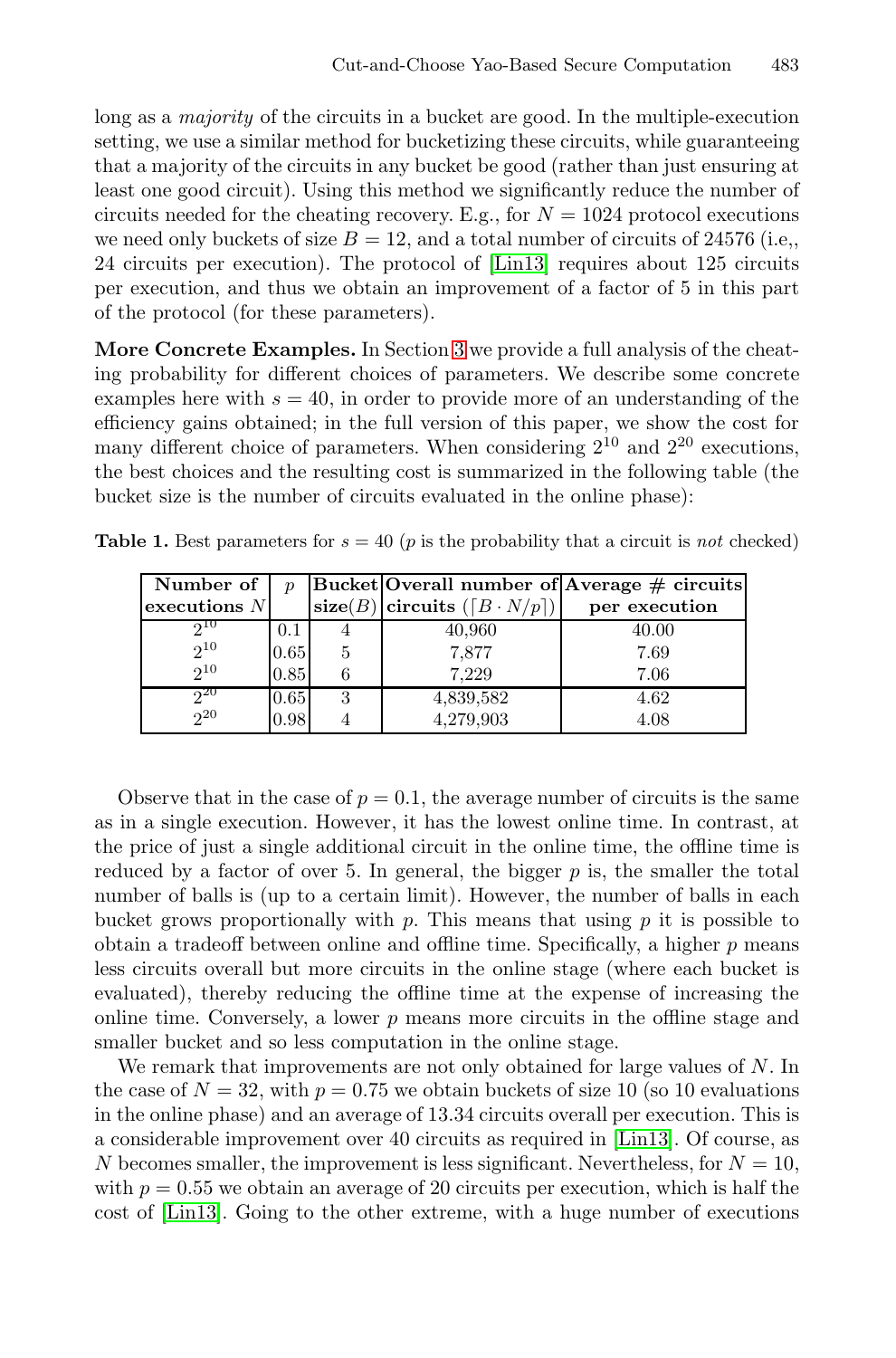<span id="page-8-0"></span>the amortized cost becomes very small. Taking  $N = 2^{30}$  (which isn't practical today but may be in the future), we can take  $p = 0.99$  and obtain buckets of size 3 and an overall overage of just 3.03 circuits per execution. In the full version of the paper we also present graphs of the dependence of  $B$  and the total number of circuits in  $p$ , and how the average number of balls per bucket decreases as the number of buckets grows.

Regarding the number of circuits required for the cheating-recovery mecha[nism](#page-17-9), for  $N = 2^{10}$  we get that  $B = 12$ , and that the total number of circuits is  $12 \times 1024 \times 2 = 24576$  (i.e., 24 circuits per execution). For  $N = 2^{20}$  we get that  $B = 6$ , and that the total number of circuits is  $6 \times 1048576 \times 2 = 12,582,912$ (i.e,, 12 circuits per execution). This is in contr[ast to 1](#page-17-9)25 circuits, as required in [Lin13].

### **2.2 Batch Two-Party Computation**

The protocol of [Lin13] requires s ga[rbled](#page-17-9) [c](#page-17-9)ircuits per 2PC execution for achieving soundness of 2−<sup>s</sup>. Here we would like to reduce this overhead when multiple executions of 2PC are executed in a batch setting; i.e., run in parallel. In this section, we assume that the reader is familiar with the protocol of [Lin13].

If we try to use the protocol of [Lin13] as-is in the batch setting, and take advantage of the ideas presented in Section 2.1, two problematic issues arise. We now describe these issues and how we solve them.

First, in the cut-and-choose oblivious transfer of [Lin13], the receiver uses only one input to all OTs, whereas in the batch setting,  $P_2$  should be able to input many different inputs, and they have to be consistent in each bucket. This consistency of  $P_2$ 's input is enforced by having  $P_2$  prove in zero knowledge that its OT queries are for the same input in all circuits. In order to enable  $P_2$  to use separate inputs in each bucket, we modify the protocol as follows. First,  $P_2$ privately selects which circuits to use and how to bucket them before the OTs are executed. Then, the parties run the cut-and-choose  $\overline{OT}$ , where  $P_2$  inputs its j-th input in the circuits that it chose to be in the j[-th b](#page-17-9)ucket. However,  $P_2$  does *not* prove consistency of its input at this point (since the buckets are not yet known to  $P_1$ ), but rather postp[ones th](#page-17-9)is proof until after it sends the cut and random mapping to buckets to  $P_1$ . After the mapping to buckets has been given to  $P_1$ , i[t is pos](#page-17-9)sible for  $P_2$  to separately prove in zero knowledge for every bucket that its OT queries in the j-th bucket are for the same input. Observe also that since this proof is given before  $P_2$  can evaluate any circuit, no information can be gained if  $P_2$  tries to cheat.

A second issue that arises when trying to use the protocol of [Lin13] in the batch setting is what  $P_2$  does in the case that it gets different outputs in some of the evaluated circuits. We call this mechanism of [Lin13] cheating recovery since it enables  $P_2$  to obtain correct output when  $P_1$  has tried to cheat. In order for this mechanism to work, [Lin13] uses the same output labels in *all* circuits, and in case  $P_2$  gets different labels for the same wire (meaning different outputs), the two labels allow it to recover  $P_1$ 's input. Unfortunately, this technique cannot work in the batch setting, since there, naturally,  $P_2$  would get different outputs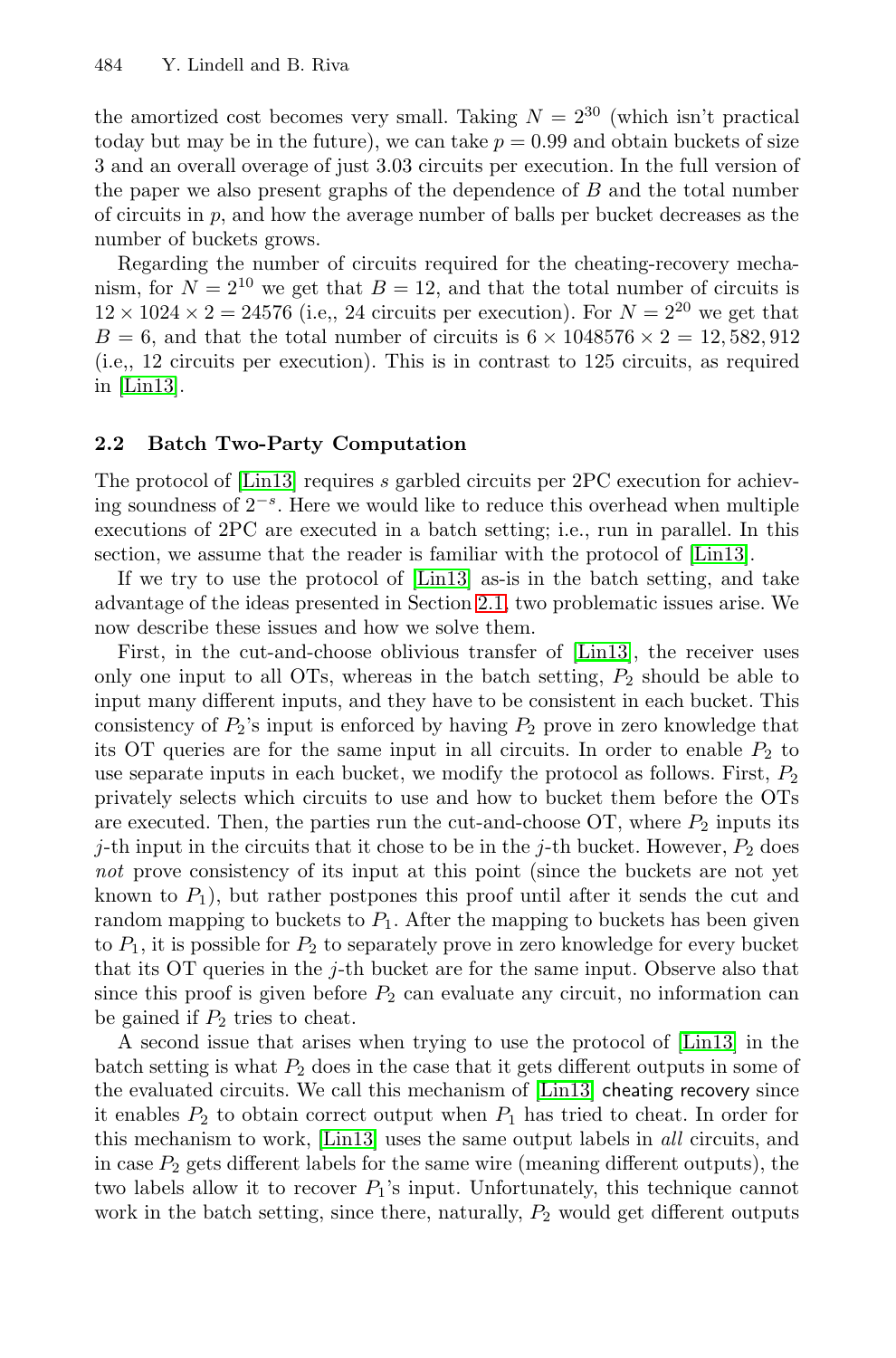from different buckets, and thus will always learn two labels of some output wire. This would enable a cheating  $P_2$  to learn  $P_1$ 's input.

Our solution to this problem is as follows. For simplicity, assume that there is only one output wire, and assume that  $D$  is a special constant that is revealed to  $P_2$  in the case that it receives different output values on the wire in different circuits (we later describe how this "magic" happens). Recall that in [Lin13], a second, lighter, two-party computation is executed with a boolean circuit  $C'$ , where  $P_1$  inputs  $(x, D)$  (with x being the value used in computing the actual circuit),  $P_2$  inputs d, and  $C'(x, D, d) = x$  if  $d = D$ , and 0 otherwise. Thus, if  $P_2$ obtained D due to receiving different outputs in different circuits, then in the second two-party computation it inputs  $d = D$  and learns x, thereby enabling it to locally compute the correct output  $f(x, y)$ . Otherwise, if learns nothing about x; in addition,  $P_1$  does not know if  $P_2$  learned x or not.

Instead of using the same output labels in all garbled circuits,  $P_1$  uses random ones (as in the standard Yao's circuit). After  $P_2$  announces the "cut" in the offline stage and the mapping to the buckets,  $P_1$  opens the checked circuits and  $P_2$  verifies them as described before. Then in the online stage the parties follow the next steps. For every bucket (separately),  $P_1$  chooses a random D. Concretely, consider the j-th bucket; then  $P_1$  chooses random values  $D_j$  and  $R_j$ . Denote the garbled circuits in the j-th bucket by  $gc_1, gc_2, \ldots gc_B$ . Furthermore, denote the output-wire labels of circuit  $gc_i$  by  $W_i^0, W_i^1, P_1$  sends the encryptions {  $\text{Enc}_{W_1^0}(R_j)$ ,  $\text{Enc}_{W_1^1}(R_j \oplus D_j)$  } $_{i=1,...,B}$ .  $P_1$  also sends  $P_2$  the hash  $\text{Hash}(D_j)$ .<br>The purpose of these encryptions and hash is that in case  $P_2$  learns two output The purpose of these encryptions and hash is that in case  $P_2$  learns two output labels that correspond to different outputs,  $P_2$  can learn both  $R_i$  and  $R_j \oplus D_j$  and can use it to recover  $D_j$ . It then verifies that it has the right  $D_j$  using  $\mathsf{Hash}(D_j)$ . (In the case of many output wires, each output wire in a bucket encrypts in the above way using a different  $R_j$ . Thus,  $D_j$  can be obtained from any *pair* of output wire labels in the  $j$ -th bucket.)

After  $P_2$  evaluates the circuits of C, it learns a set of labels  $W' = \{W'_1, \ldots, W'_B\}.$  $P_2$  uses the values of W' to decrypt the corresponding  $c_i^0 = \text{Enc}_{W_i^0}(R_j)$  or  $c_i^1$  = Enc<sub>W<sup>1</sub></sup>( $R_j \oplus D_j$ ). In case  $P_2$  learns both  $W_i^0$  and  $W_i^1$ , it can recover</sub>  $d_j = \text{Dec}_{W_i^0}(c_i^0) \oplus \text{Dec}_{W_i^1}(c_i^1)$  (which should equal  $D_j = R_j \oplus (R_j \oplus D_j)$ ). In case  $P_2$  gets many "potential"  $D$ 's (which can bappen if  $P_2$  does not construct case  $P_2$  gets many "potential" D's (which can happen if  $P_1$  does not construct the values honestly), it can identify the correct one using the value  $\textsf{Hash}(D_i)$ . Next, the parties execute the 2PC protocol with the circuit  $C'(x, D, d)$ , and  $P_2$ learns x in case it learned the correct  $D_i$  earlier. Finally,  $P_2$  verifies that  $P_1$  constructed all of the values for the cheating recovery correctly. This check is carried out after the 2PC protocol for  $C'$  has concluded, since at this point revealing  $D_j$ to  $P_2$  can cause no damage. For this check,  $P_1$  reveals all of the pairs  $W_i^0, W_i^1$ , allowing  $P_2$  to check that the encryptions  $\{Enc_{W_1^0}(R_j), Enc_{W_1^1}(R_j \oplus D_j)\}_{i=1,...,B}$ <br>and Hash(D) are consistent. Since  $P_2$  can cheat regarding the output labels and  $\textsf{Hash}(D_i)$  are consistent. Since  $P_1$  can cheat regarding the output labels  $W_i^0, W_i^1$ , we require that when it sends a garbled circuit (before the cut is revealed), it also sends commitments on all the output wire labels of that circuit. These commitments are checked if the circuit is chosen to be checked in the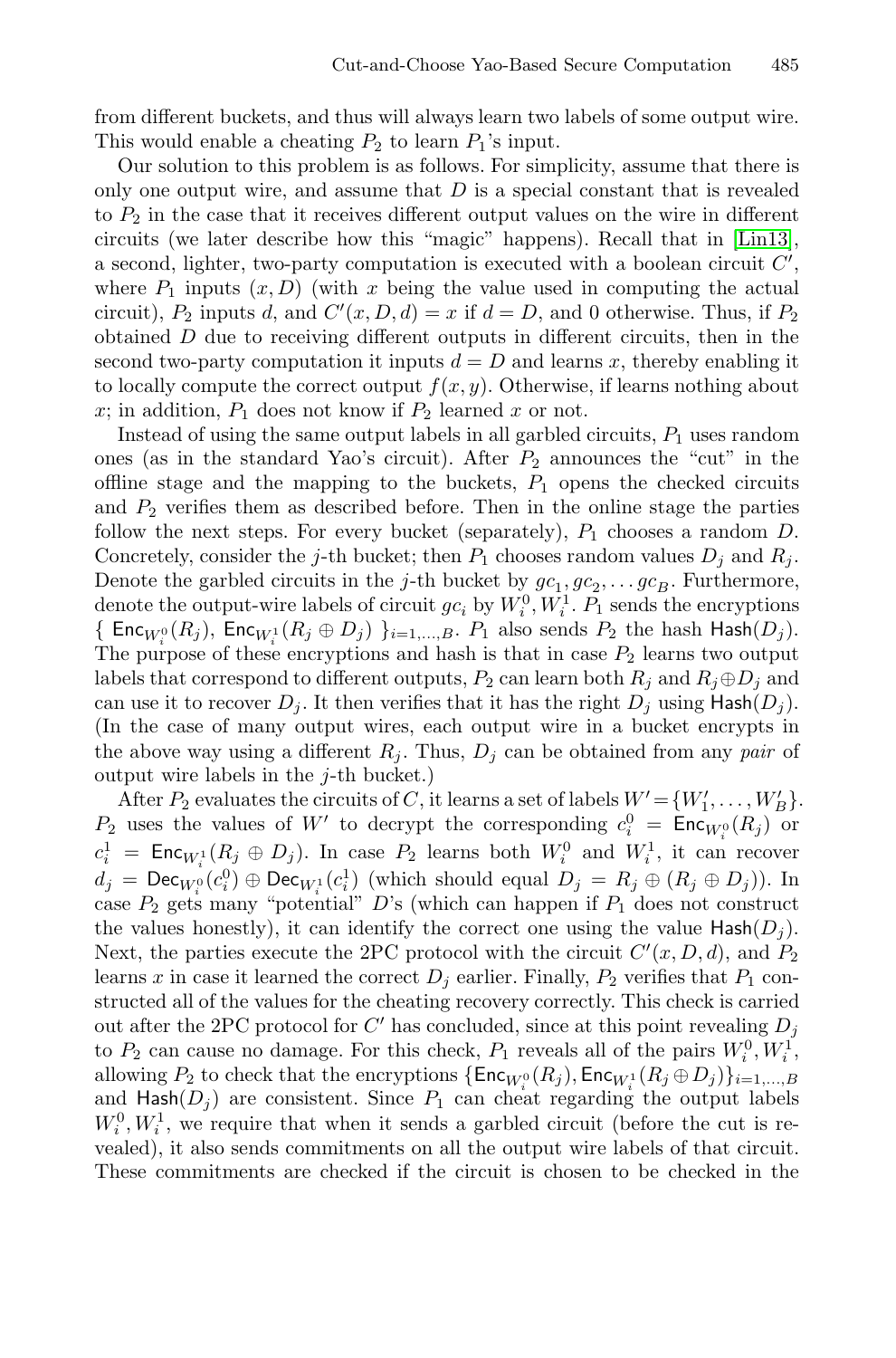cut-and-choose. Thus, any good circuit has the property that the output labels encrypt  $R_i$  and  $R_i \oplus D_i$ .

Unfortunately, the above does not suffice to ensure that  $P_2$  learns  $D_i$  in the case that there are two different outputs. This is due to the fact that it is only guaranteed that *one* circuit in the bucket is good. Now, if  $P_2$  receives two different outputs in two different circuits, then the second circuit may *not* be good and so  $P_2$  may obtain the correct  $R_j$  from the good circuit but some value  $S_i \neq R_i \oplus D_i$  from the other.

Nevertheless, in the case that  $P_2$  received different outputs, but did not obtain  $D_i$  that is consistent with the hashed value Hash $(D_i)$  sent by  $P_1$ , party  $P_2$ simply outputs the output of the garbled circuit for which the output labels it received from the evaluation are all consistent with the output labels that were decommitted. To see why this suffices, observe that  $P_2$  receives two different outputs, and one of them is from a good circuit. Denote the two circuits from which  $P_2$  receives different outputs by  $gc_1, gc_2,$  and denote by  $gc_1$  the circuit that was correctly garbled. Then, there are two possibilities:  $(1)$   $P_2$  obtained the correct  $D_i$ , and thus recovers x using the second 2PC (and can output the correct  $f(x, y)$  by just computing the function f with  $P_1$ 's input x); (2)  $P_2$  did not recover the correct  $D_j$ , meaning that the output labels it received do not decrypt  $R_j$  and  $R_j \oplus D_j$ . However, since  $gc_1$  is correct, including the commitments on its output labels, and since  $\mathsf{Enc}_{W_1^0}(R_j)$  and  $\mathsf{Enc}_{W_1^1}(R_j \oplus D_j)$  are checked,  $gc_1$  or  $B_1$  the correct value (either  $\mathring{B}_i$ , or  $B_i \oplus D_j$ , depending on the output bit in gives  $P_2$  the correct value (either  $R_j$  or  $R_j \oplus D_j$ , depending on the output bit in question). Now, if the output label that  $P_2$  received from  $gc_2$  also decrypts its corresponding  $R_i$  or  $R_i \oplus D_i$ , then  $P_2$  should have learnt the correct  $D_i$ . This means that the label that  $P_2$  received in  $gc_2$  does *not* match the label that  $P_1$ revealed from the decommitment on  $gc_2$ 's output labels. Thus,  $P_2$  knows that  $gc_1$ is the correct circuit and not  $gc_2$ , and can take the output of the computation to be the out[put of](#page-17-9)  $gc_1$ . (Note that by what we have explained, if  $P_2$  does not obtain  $D_i$  and the checks on the commitments and encryptions passed, then there is only *one circuit* in which the output labels obtained by  $P_2$  are consistent with the commitments. Thus, there is no ambiguity regarding the output.)

<span id="page-10-0"></span>Although the above issues are the main parts of the cheating-recovery process of our protocols, there are other small steps that are needed in order to make sure that the protocol is secure. For example,  $P_2$  should verify that  $P_1$  inputs the correct  $D$  to  $C'$ . Also, efficiency-wise, recall that 3s garbled circuits of  $C'$ are used in the protocol of [Lin13]; here, we amortize their cut-and-choose as well, as described above. These issues are dealt with in the detailed description of the protocol in the full version.

# **2.3 Two-Party Computation with Online/Offline Stages**

Protocols for secure computation in the presence of malicious adversaries via cutand-choose on garbled circuits employ a number of methods to prevent cheating. First, many circuits are sent and a fraction checked, in order to ensure that some of the garbled circuits are correct (this is the basic cut-and-choose). Second, since many circuits are evaluated in the evaluation phase, it is necessary to force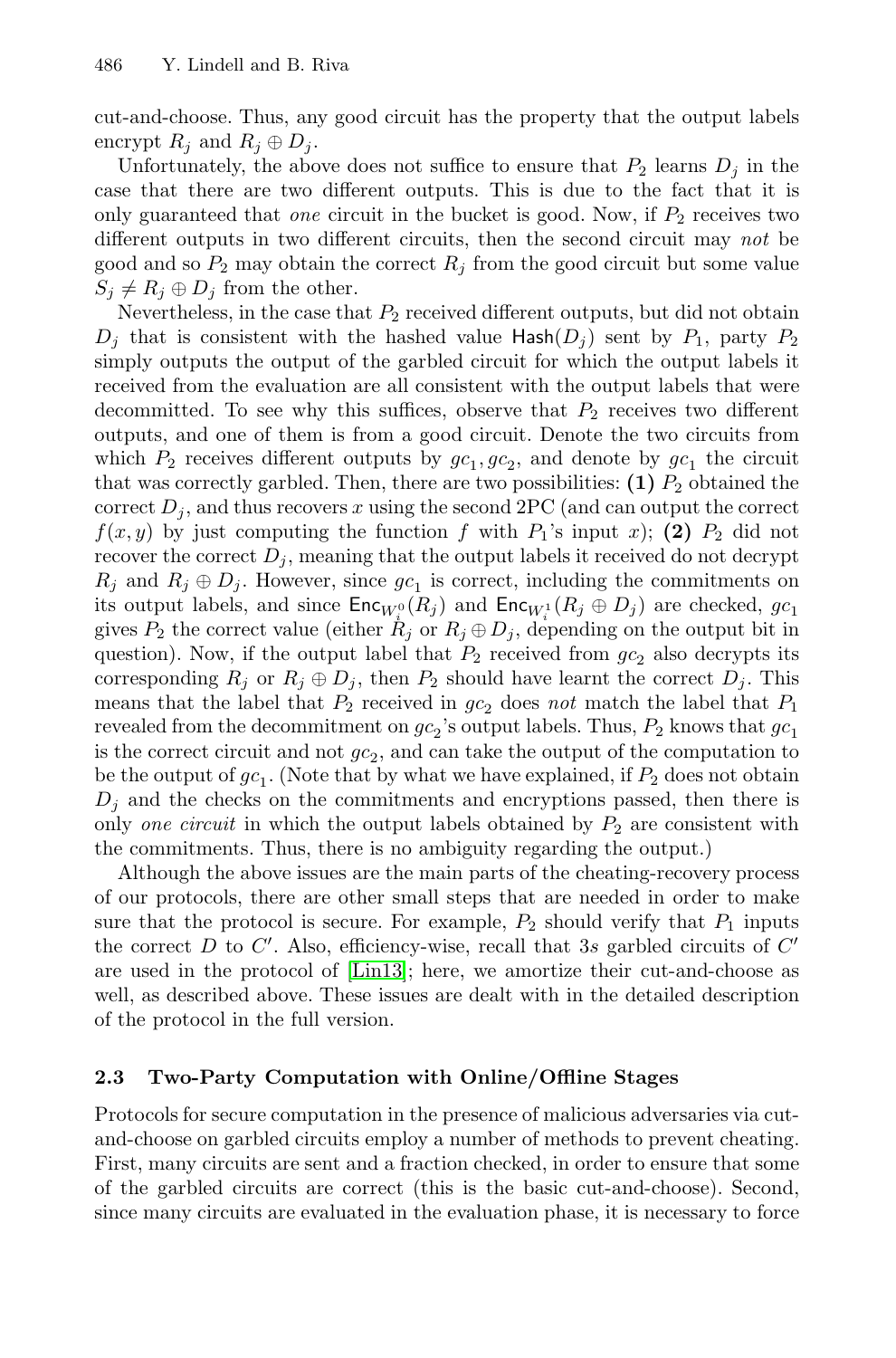$P_1$  and  $P_2$  to use the same in[put in](#page-17-9) every circuit in an evaluation. Third, socalled selective OT attacks must be thwarted (where a cheating  $P_1$  provides correct circuits but partially incorrect values in the oblivious transfer phase where  $P_2$  receives keys to decrypt the circuits, based on its input). Finally, the cheating recovery technique described in Section 2.2 is used to enable  $P_2$  to complete the computation correctly in case some of the evaluation circuits are correct [an](#page-11-0)d some are incorrect. In all existing protocols, some (if not all) of the aforementioned checks utilize the fact that the parties' inputs are given and fixed before the checks are carried out (in fact, in [Lin13] even the basic cut-andchoose on circuits is intertwined with the selective OT attack prevention and so requires the inputs to already be fixed). Thus, these protocols do not work in the online/offline setting.

In this section, we describe how to deploy these methods in an online/offline setting where the checks are carried out in the offline setting, and the online setting should be very fast.<sup>4</sup> Ideally, the online setting should have no exponentiations, and should involve some minimal communication (that is independent of the circuit size) and the evaluation of the circuits in the bucket only. Our protocol achieves this goal, with some small additional work in the online stage. We n[ote that i](#page-17-13)n the standard model we do require some exponentiations in the online phase, but just *two per circuit* which in practice is insignificant. In addition,  $P_1$  needs to transmit B garbled circuits to  $P_2$  for evaluation in the online phase, where  $B$  is the bucket size (in practice, a small constant of between 4 and 6). We also present a variant of our protocol in the random oracle model that requires no exponentiations whatsoever in the online phase, and has very little communication; in particular, the communication is independent of the circuit size. The use of a random oracle is due to problems that arise when adaptivelysecure garbled circuits [BHR12a] are needed. This issue is discussed separately in Section 2.4.

<span id="page-11-0"></span>**Ensuring Correctness of the Garbled Circuit.** Intuitively, the aim of the [cu](#page-18-3)t-and-choose process is to verify that the garbled circuits are correct. Thus, it is possible to run this process (send all circuits and then open and check a fraction of them) in an offline stage even before the parties have inputs. Then, in the online stage, when the parties have inputs and would like to compute the output of the computation as fast as possible, they only need to evaluate the remaining "evaluation" circuits, which results in a much lower latency.

**Enforcing**  $P_1$ 's Input Consistency. We start with the approach taken in [MF06, LP11, SS11]. Let wire j be an input-wire of  $P_1$ . In a standard garbling process, two random strings are chosen as the labels of wire  $j$ . However, here, the two labels are chosen to be commitments to the actual value they represent, e.g., the label that corresponds to the bit 0 is actually a commitment to 0 (more exactly, the label is the output of a hash function, which is also a randomness

<sup>4</sup> Our aim here is to reduce the work of the online stage as much as possible, in order to achieve very fast computation in the online stage. Tradeoffs between the offline and online stages are of course possible, and we leave this for future work.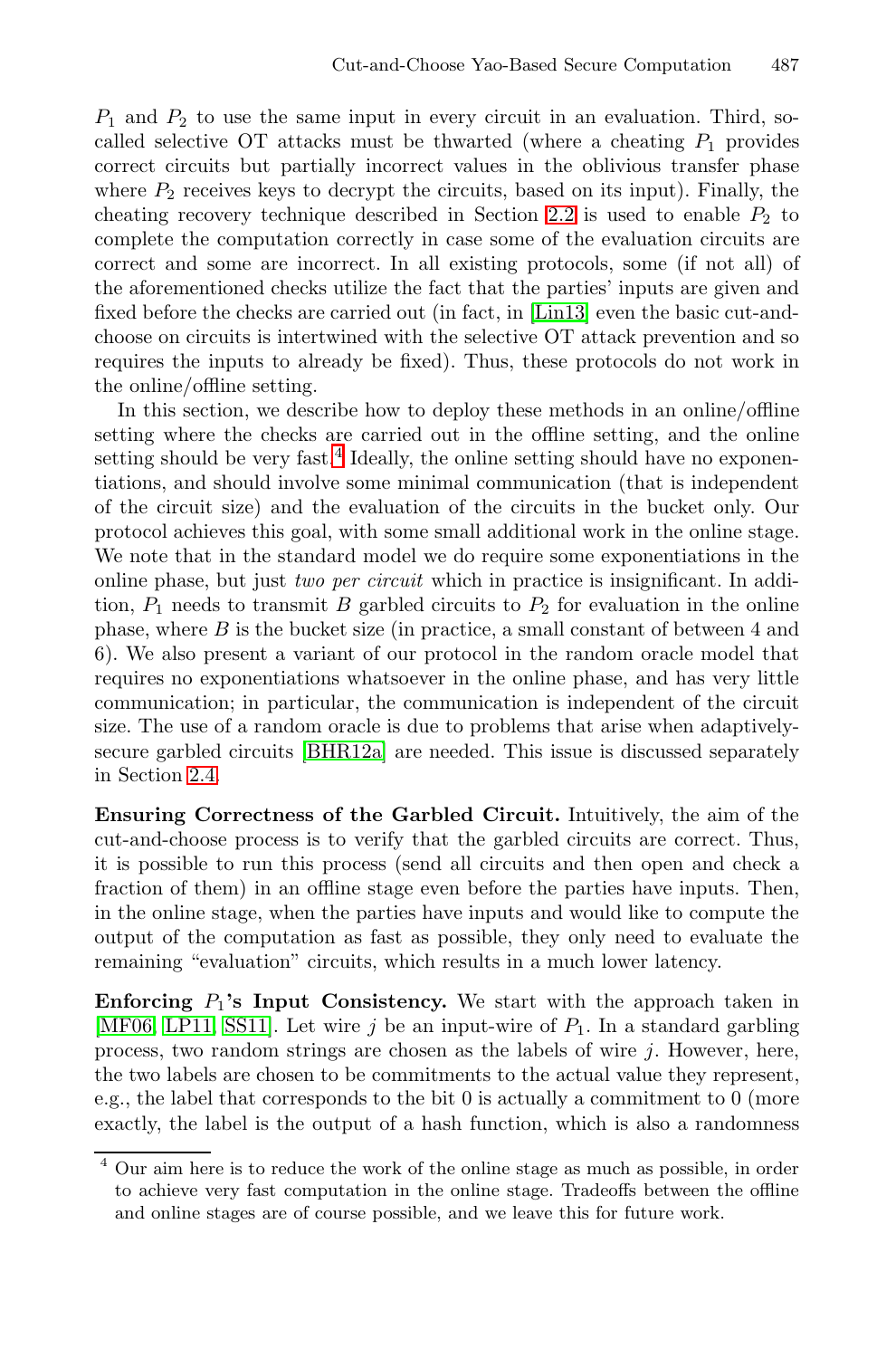extractor, on the appropriate commitment). In addition, the commitments used have the property that one can prove equality of multiple committed messages with high efficiency, without revealing the actual messages.

This solution can be used in the online/offline setting in a straightforward way. Namely, when a circuit is checked, these commitments are checked as well. In contrast, when a set of circuits is used for evaluation,  $P_1$  sends the commitments that corres[pond to](#page-17-14) [its in](#page-17-8)[put, al](#page-18-3)ong with a proof that they are all commitments to the same bit 0 or 1. However, the disadvantage of this method is that it requires a few exponentiations per bit of  $P_1$ 's input, and we would like to move all exponentiations possible to the offline stage. In order to achieve this, instead of directly computing  $f(x, y)$ , we modify the garbled circuit to compute the function  $f'(x^{(1)}, x^{(2)}, y) = f(x^{(1)} \oplus x^{(2)}, y)$ , where  $x^{(1)}$  and  $x^{(2)}$  are  $P_1$ 's inputs and are chosen randomly by  $P_1$  under the constraint that  $x^{(1)} \oplus x^{(2)} = x$ . In the garbling process, the garbled labels of the wires of  $x^{(1)}$  are constructed using the commitment method of [MF06, LP11, SS11], while the labels of the wires of  $x^{(2)}$  are standard (i.e., random strings). In addition, for each wire of  $x^{(2)}$ ,  $P_2$ sends commitments on the two input-wire labels (i.e., if the labels are  $W^0, W^1$ ,  $P_1$  sends  $\textsf{Com}(0||W^0)$ ,  $\textsf{Com}(1||W^1)$ ). Now, in the offline stage, when a circuit is checked,  $P_2$  verifies that all of the above was followed correctly. Furthermore, in the circuits that are to be evaluated,  $P_1$  chooses a *random*  $x^{(1)}$  and sends the commitments that correspond to  $x^{(1)}$  along with the proof of message equality. This proves to  $P_2$  that  $P_1$ 's input  $x^{(1)}$  is the same in all evaluated circuits (of course, at least in the properly constructed circuits). All this is carried out in the offline phase.

In the online stage, when  $P_1$  knows x, it sends  $P_2$  the actual value of  $x^{(2)} =$  $x^{(1)} \oplus x$ , along with the decommitments of the labels that correspond to  $x^{(2)}$ (the decommitments prove that the same  $x^{(2)}$  is sent in all circuits). We stress that  $x^{(2)}$  is sent in the clear, and is the same for all evaluated circuits (this reveals nothing about x since  $x^{(1)}$  is random and not revealed). As a result, the same  $x^{(1)}$  and  $x^{(2)}$  is used in all circuits (the consistency of  $x^{(1)}$  is enforced in the offline phase, and the consistency of  $x^{(2)}$  is immediate since it is sent in the clear) and so the same  $x$  is used in all evaluated circuits. Note that no exponentiations are needed in the online stage, and only a small number of decommitments and decryptions are co[mputed](#page-17-8)[.](#page-17-9)

In summary, online/offline consistency of  $P_1$ 's input is obtained by randomly splitting  $P_1$ 's input into a secret part  $x^{(1)}$  (which is dealt with in the offline stage), and a public part  $x^{(2)}$  which can be revealed in the online stage. Since  $x^{(2)}$  can be chosen to equal  $x \oplus x^{(1)}$  in the online phase, after x is known, the correct result is obtained and consistency is preserved at very little online cost.

**Protecting against Selective-OT Attacks.** We use a variant of the cut-andchoose oblivious transfer protocols of [LP11, Lin13], and modify it to work in the online/offline setting. The modification is similar to the method used for  $P_1$ 's input; i.e., instead of computing the function  $f'(x^{(1)}, x^{(2)}, y) = f(x^{(1)} \oplus x^{(2)}, y)$  as above, the parties compute  $f''(x^{(1)}, x^{(2)}, y^{(1)}, y^{(2)}) = f(x^{(1)} \oplus x^{(2)}, y^{(1)} \oplus y^{(2)}),$ where  $P_2$  uses a random value for  $y^{(1)}$  in the offline stage, and later uses  $y^{(2)} =$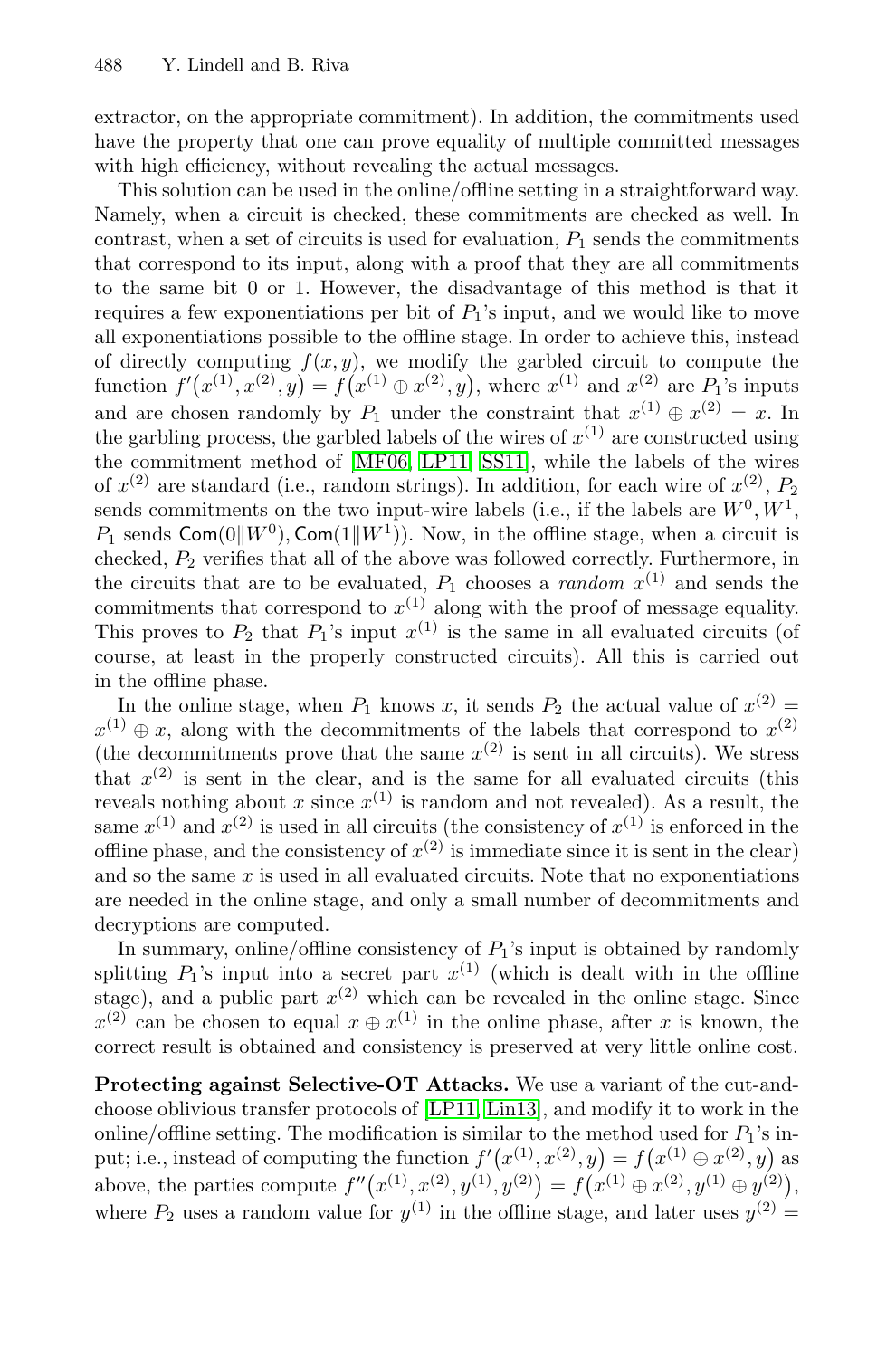$y^{(1)} \oplus y$  once it knows i[ts inpu](#page-17-9)t y in the online stage. The cut-and-choose oblivious transfer protocol is used for protecting against selective OT attacks on the OTs that are used for  $P_2$  to learn the garbled labels of  $y^{(1)}$ . In contrast, the labels of  $y^{(2)}$  are obtained by having  $P_2$  send  $y^{(2)}$  in the clear and having  $P_1$  send the associated garbled labels (these labels are committed in t[he offli](#page-17-9)ne phase and thus the labels are sent to  $P_2$  as decommitments, which prevents  $P_1$  from changing them). As before, all exponentiations are carried out in the offline stage alone.

**Cheating Recovery.** The protocol of [Lin13] uses a cheating recovery process for allowing  $P_2$  $P_2$  to learn x in case  $P_2$  obtains different outputs from the evaluated circuits. This method allows for only s circuits to be used in order to obtain  $2^{-s}$ cheating probability, since an adversary can only cheat if *all* checked circuits are correct and *all* evaluated circuits are incorrect. However, the protocol of [Lin13] requires the parties to run the cheating recovery process *before* the checked circuits are opened, which obviously is unsatisfactory in the online/offline setting since now  $P_2$  does all the expensive checking in the online stage again.

Our solution for this problem is the same solution as described above for the batch setting; see Section 2.2. Namely, assume that  $D$  is a special constant that is rev[ealed](#page-8-0) to  $P_2$  in the case that it receives different output values on the wire in different circuits, and for simplicity assume that there is only one output wire. We would like to securely compute the boolean circuit  $C'(x^{(1)}, D, d)$ , where  $(x^{(1)}, D)$  are  $P_1$ 's input, d is  $P_2$ 's input, and  $C'(x^{(1)}, D, d) = x^{(1)}$  if  $d = D$ , and 0 otherwise. We note that only  $P_2$  receives output (since the method requires that  $P_1$  not know if  $P_2$  learned D or not). Recall that  $x^{(1)}$  is the secret part of  $P_1$ 's input, and so if  $x^{(1)}$  is obtained by  $P_2$  then it can compute  $x = x^{(1)} \oplus x^{(2)}$ and obtain  $P_1$ 's real input. Everything else in this solution is identical to the solution described in Section 2.2; the use of  $x^{(1)}$  instead of x enables us to check the circuits used in the cheating-recovery mechanism in the offline phase.

There are several other subtle issues to take care of regarding the secure computation of C'. First, we require  $P_1$  to use the same  $x^{(1)}$  in C and C'. This is solved by using commitments for the input-wire labels for  $x^{(1)}$  as described above. Second, we need to protect the OTs for  $P_2$  to learn the labels of d from selective-OT attacks. This is solved using the variant of cut-and-choose OT we use for the OTs for C. Third, in order to push all the expensive exponentiations to the offline stage, we split the parties inputs in the cheating-recovery circuit  $C'$  into random inputs in the offline stage and public inputs in the online stage as we did with the inputs of C. Note that the above issues are only part of the cheating-recovery process of our protocols, and additional steps are needed in order to ma[ke](#page-17-15) [sure](#page-17-15) [that](#page-17-8) [t](#page-17-8)[he](#page-18-3) [pro](#page-18-3)tocol secure.

# **2.4 On Adaptively Secure Garbled Circuits in the Online/Offline Setting**

The standard security notion of garbled circuits considers a *static* adversary who chooses its input before seeing the garbled circuit. While this notion suffices for standard 2PC protocols (e.g., [LP07, LP11, SS11] where the oblivious transfers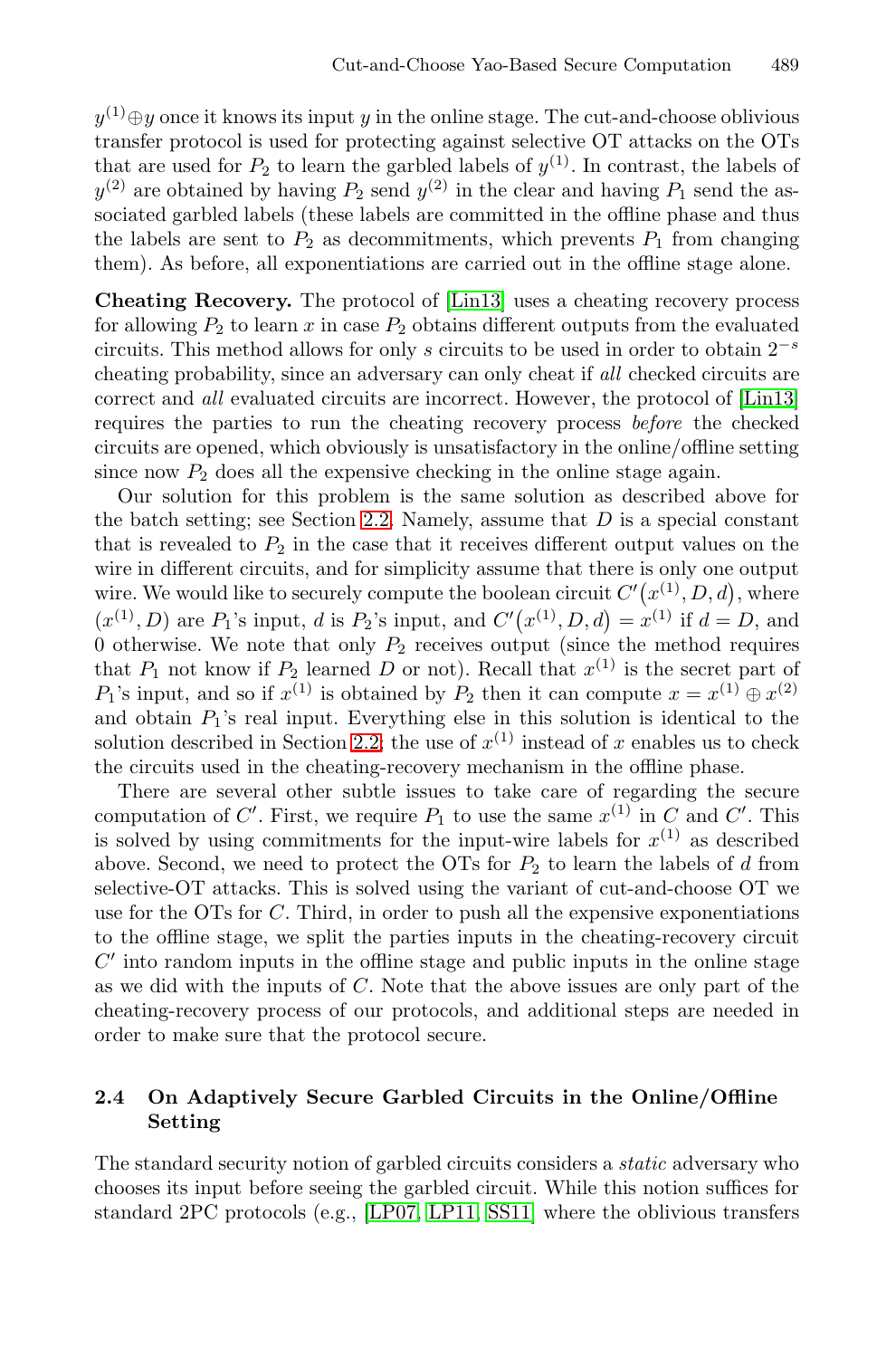that determine  $P_2$ 's input can be run before the garbled circuits are sent), it causes a problem in the online/offline setting. This is due to the fact that we would like to send all the gar[bled circu](#page-17-13)i[ts in the o](#page-16-1)[ffl](#page-14-1)ine stage in order to reduce the online stage communication. However, this means that the circuits are sent before the parties (and in particular the adversary) have chosen their inputs.

Recently, [BHR12a, AIKW13] introduced an *adaptive* variant of garbled circuits, in which the adversary is allowed to choose its input *after* seeing the garbled circuit. Indeed, adaptively secure garbling scheme would allow us to send all the garbled circuits in the offline stage before the parties have chosen their inputs. However, the only known efficient constructions of adaptively secure garbled circuit are in the random-oracle model [BHR12a, AIKW13].<sup>5</sup>

<span id="page-14-0"></span>We do not try to present new solutions to the adaptively-secure garbledcircuit problem in this work. Rather, we present t[wo options](#page-18-6) based on current constructions. Our first solution is in the standard model and works by having  $P_1$  send only the checked garbled circuits in the offline stage. In contrast, the evaluation garbled circuits are sent in the online stage. These latter circuits are committed (using a trapdoor commitment) in the offline stage, and this enables the simulator to actually construct the garbled circuit after the input is given, solving the adaptive problem. The drawback of this solution is that significant communication is needed in the online stage, incurring considerable cost. Our second solution is to use the random-oracle construction of [PSSW09, BHR12a]. In this case, *all* of the garbled circuits are sent in the offline stage, and the communication of the online stage depends only on the number of inputs and outputs of the circuits (and the security parameters). Thus, we obtain a clear tradeoff between the security model and efficiency. We believe that any future construction of efficient adaptively secure garbled circuits in the standard model may be plugged into the second construction in order to maintain its low communication and remove the random-oracle.

# <span id="page-14-1"></span>**3 Combinatorics of Multiple Cut-and-Choose: Balls and Buckets**

In this section we deal with *balls* and *buckets*. A ball can be either normal or cracked. Similarly to cut-and-choose, we describe a game in which party  $P_1$ prepares a bunch of balls,  $P_2$  checks a subse[t of them](#page-16-2) and aborts if some of them are cracked, and otherwise randomly places the remaining ones in buckets. Our goal is to bound the probabilities that (a) one of the buckets consists of only cracked balls (i.e., a fully-cracked bucket), and (b) there is a bucket in which the majority of the balls are cracked (i.e., a majority-cracked bucket). We follow

<sup>5</sup> [BHR12a] also present a construction in the standard model which requires the online stage communication to be the same size as the garbled circuit, but this does not help us to reduce the online communication. In addition, [BHK13] presents a construction in the standard model based on *UCE-hash* functions. However, the only known proven construction of UCE-hash is in the ROM.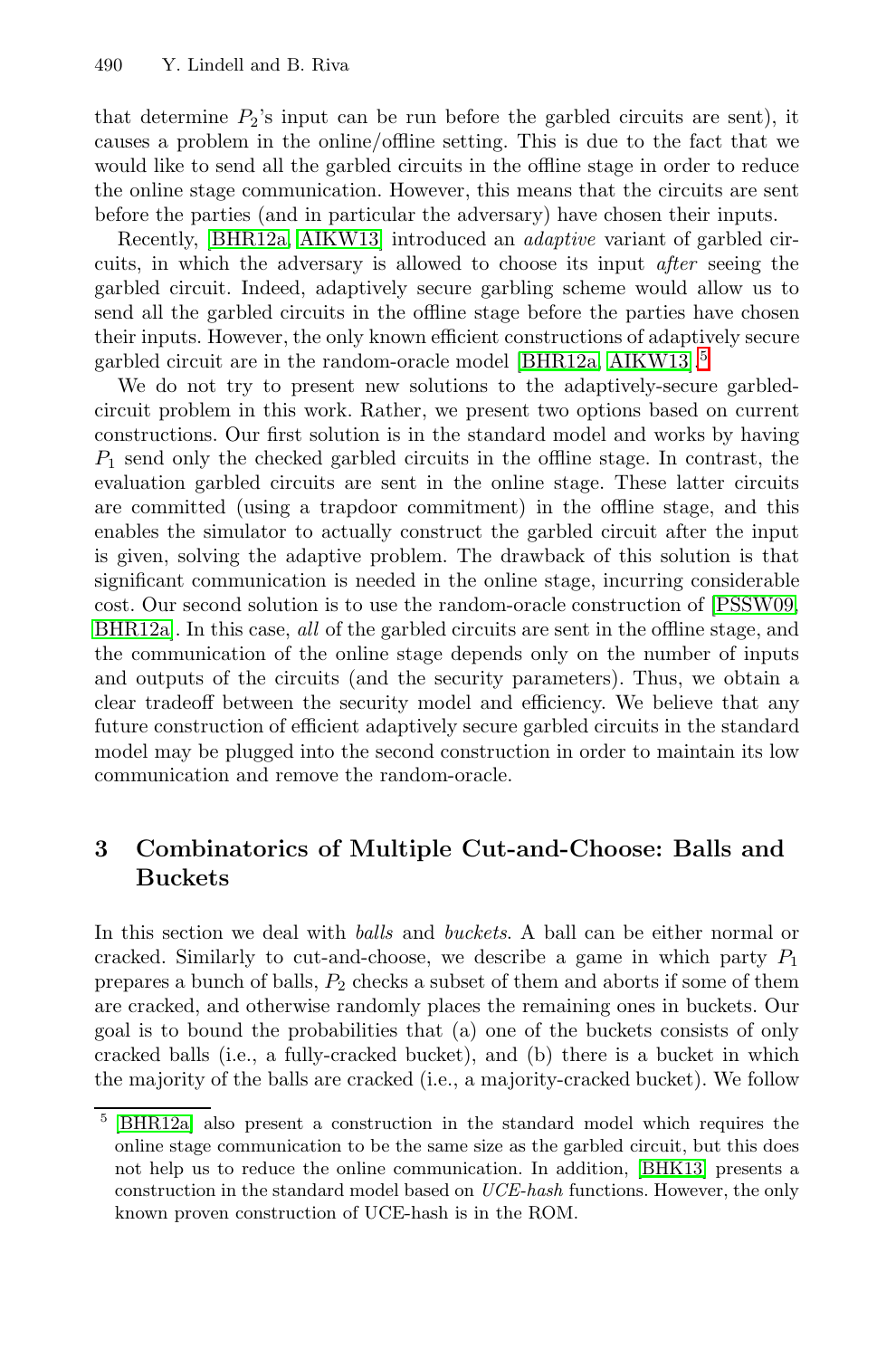<span id="page-15-0"></span>the analysis of [Nor13, Theorem 4.4] and [Nor13, Theorem 6.2], while handling different and slightly more general parameters.

## <span id="page-15-1"></span>**3.1 The Fully-Cracked Bucket Game**

Let Game 1 be the following game.  $P_2$  chooses three parameters  $p, N$  and  $B$ , and sets  $M = \left\lceil \frac{NB}{p} \right\rceil$  and  $m = NB$ . A potentially adversarial  $P_1$  (who we will denote by  $A$ ) prepares M balls and sends them to  $P_2$ . Then, party  $P_2$  chooses at random a subset of the balls of size  $M - m$ ; these balls are checked by  $P_2$  and if one of them is cracked then  $P_2$  aborts. Index the balls that are not checked by 1,...,m.  $P_2$  chooses a random mapping function  $\pi : [m] \to [N]$  that places the unchecked balls in buckets of size B. We define that  $\mathsf{Game}_1(\mathcal{A}, N, B, p)=1$ if and only if  $P_2$  does not abort and there is a fully cracked bucket (note that  $M = \left\lceil \frac{NB}{p} \right\rceil$  and  $m = NB$  and so are not separate parameters in the game). The proof of the following theorem can be found in the full version of this paper:

**Theorem 1.** Let s be a [st](#page-15-0)atistical security parameter, and let  $B, N \in \mathbb{N}$  and  $p \in (0,1)$  *be as above.* If

<span id="page-15-2"></span>
$$
B \ge \frac{s + \log N - \log p}{\log(N - Np) - \frac{\log p}{1 - p}},\tag{1}
$$

*then for every adversary* A *it holds that*  $Pr[\text{Game}_1(\mathcal{A}, N, B, p) = 1] < 2^{-s}$  $Pr[\text{Game}_1(\mathcal{A}, N, B, p) = 1] < 2^{-s}$  $Pr[\text{Game}_1(\mathcal{A}, N, B, p) = 1] < 2^{-s}$ .

We remark [th](#page-15-0)at in the proof of Theorem 1 we show that the probability that the adversary wins in the game is at most

$$
\frac{\binom{M-t}{m-t}}{\binom{M}{m}} \cdot N \cdot \binom{t}{B} \binom{m}{B}^{-1} \tag{2}
$$

and then proceed to show that this is less than  $2^{-s}$  as long as Eq. (1) holds, for general parameters. H[ow](#page-15-0)ever, for concrete sets of parameters we can compute slightly tighter bounds or more optimized parameters. For example, Theorem 1 states that for  $s = 40$ ,  $N = 1024$  and  $p = 0.7$ , B should be 6. However, by analytic calculation, for this set [of](#page-15-2) parameters we actually have that the maximal cheating probability is at most  $2^{-51.07}$ . If we take  $B = 5$  we have that the maximal cheating probability is at most  $2^{-40.85}$ . This means that instead of using  $\frac{1024\times6}{0.7}$  = 8778 balls, we can use only  $\frac{1024\times5}{0.7}$  = 7315 balls for the same p and  $N!$  This "gap" is significant even for smaller values of  $N$ . For parameters  $s = 40, N = 32$  and  $p = 0.75$ , Theorem 1 requires B to be 10. The maximum of Eq. (2) for these parameters is at most  $2^{-44}$ , which, again, is much smaller than the  $2^{-40}$  bound given by Theorem 1. In fact, if we take  $N = 32$ ,  $p = 0.8$ and  $B = 10$ , we get that the maximum of Eq. (2) is at most  $2^{-40.1}$ , without increasing B as required if we had used Theorem 1 with  $p = 0.8$ . This reduces the expected number of balls per bucket from 13.34 (for  $p = 0.75$ ) to only 12.5 (for  $p = 0.8$ ).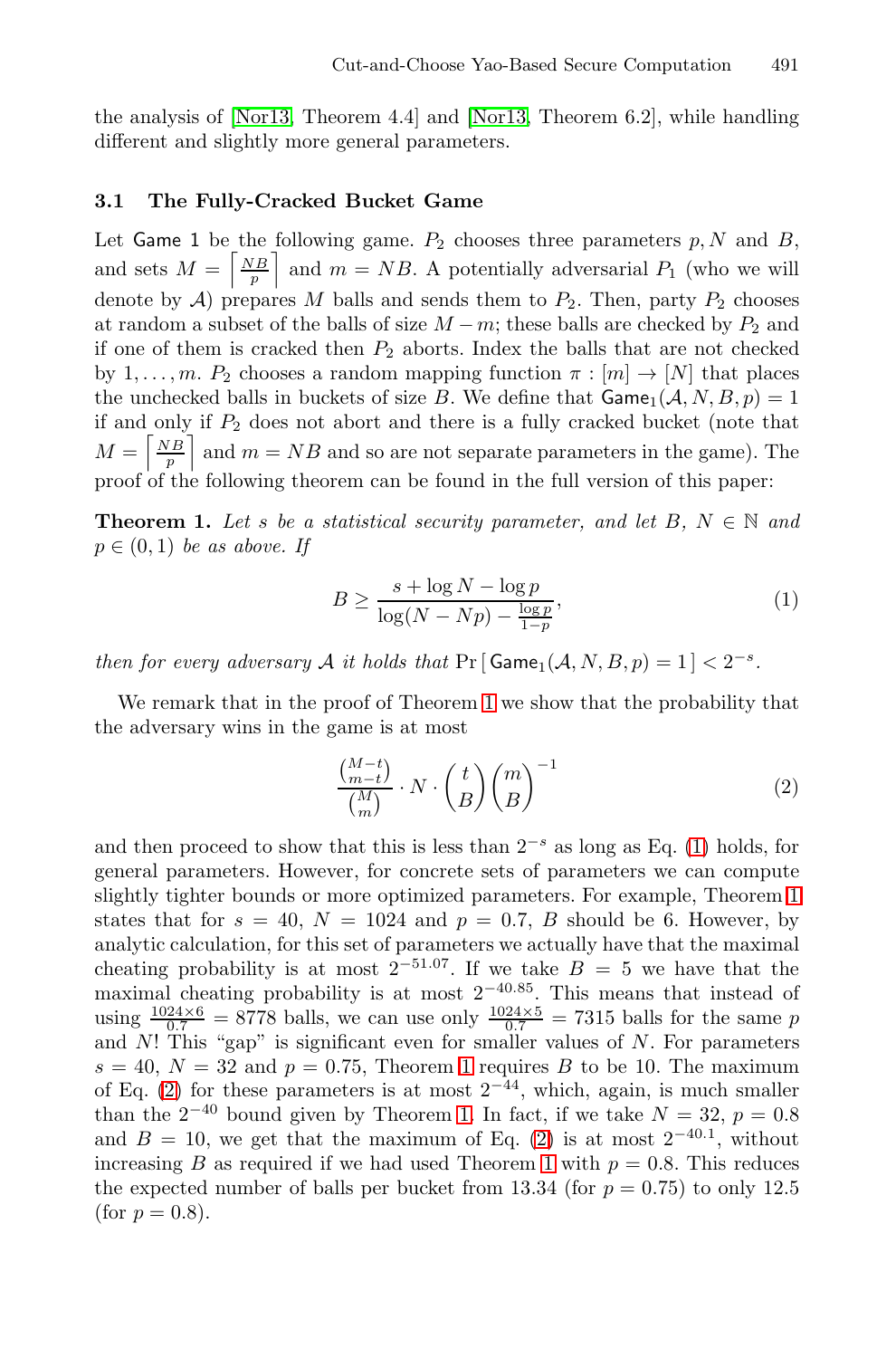We leave further optimizations and analysis of the above bounds for future work, and recommend computing analytically the exact bounds based on the above analysis whenever performance is critical. More examples of the parameters obtained and discussion on recommended values appears in the full version of the paper.

### **3.2 The Majority-Cracked Bucket Game**

Let Game 2 be the same game as Game 1, but where  $A$  wins if  $P_2$  is left with a bucket that consists of at least  $\frac{B}{2}$  cracked balls. Define that  $\textsf{Game}_2(\mathcal{A},N,B,p) = 1$  if and only if  $P_2$  does not about the game and there is a majority-cracked bucket. 1 if and only if  $P_2$  does not abort the game and there is a majority-cracked bucket. (Recall that  $\text{Game}_1(\mathcal{A}, N, B, p) = 1$  only if *all* of the balls in some bucket are cracked.)

In the full version of this paper, we prove the following theorem:

**Theorem 2.** Let s be a security parameter, and let B,  $N \in \mathbb{N}$   $p \in (0,1)$  be as *above. If*

$$
B \ge \frac{2s + 2\log N - \log(-1.25\log p) - 1}{\log N + \log(-1.25\log p) - 2} ,
$$

*then for every adversary* A *it holds that*  $Pr[\text{Game}_2(\mathcal{A}, N, B, p) = 1] < 2^{-s}$ .

<span id="page-16-1"></span><span id="page-16-0"></span>In the full version, we discuss in depth what parameters this yields with  $s = 40$ . Briefly, we can see that the effect of p on B and the total number of balls is similar to those dependences in Game 1, although the concrete numbers are different. For  $N = 1024$  and  $p = 0.7$ , only 20 garbled circuits are needed on average per execution (as opposed to 125 in the cut-and-choose of [Lin13]) and only 14 circuits are used in the online stage. For larger values of  $N$ , these numbers decrease significantly, e.g. for  $N = 1048576$  and  $p = 0.9$  only 8.89 circuits are needed on average per execution, where only 8 are used in the online stage. In addition, we obtain a significant improvement over the cut-and-choose of [Lin13] also for small values of N, e.g., for  $N = 32$  and  $p = 0.6$ , only 51.69 circuits are needed on average per execution (which is less than half than needed in [Lin13]).

# <span id="page-16-2"></span>**References**

- [AIKW13] Applebaum, B., Ishai, Y., Kushilevitz, E., Waters, B.: Encoding functions with constant online rate or how to compress garbled circuits keys. In: Canetti, R., Garay, J.A. (eds.) CRYPTO 2013, Part II. LNCS, vol. 8043, pp. 166–184. Springer, Heidelberg (2013)
- [ALSZ13] Asharov, G., Lindell, Y., Schneider, T., Zohner, M.: More efficient oblivious transfer and extensions for faster secure computation. In: CCS, pp. 535– 548. ACM (2013)
- [BHK13] Bellare, M., Hoang, V.T., Keelveedhi, S.: Instantiating random oracles via uCEs. In: Canetti, R., Garay, J.A. (eds.) CRYPTO 2013, Part II. LNCS, vol. 8043, pp. 398–415. Springer, Heidelberg (2013)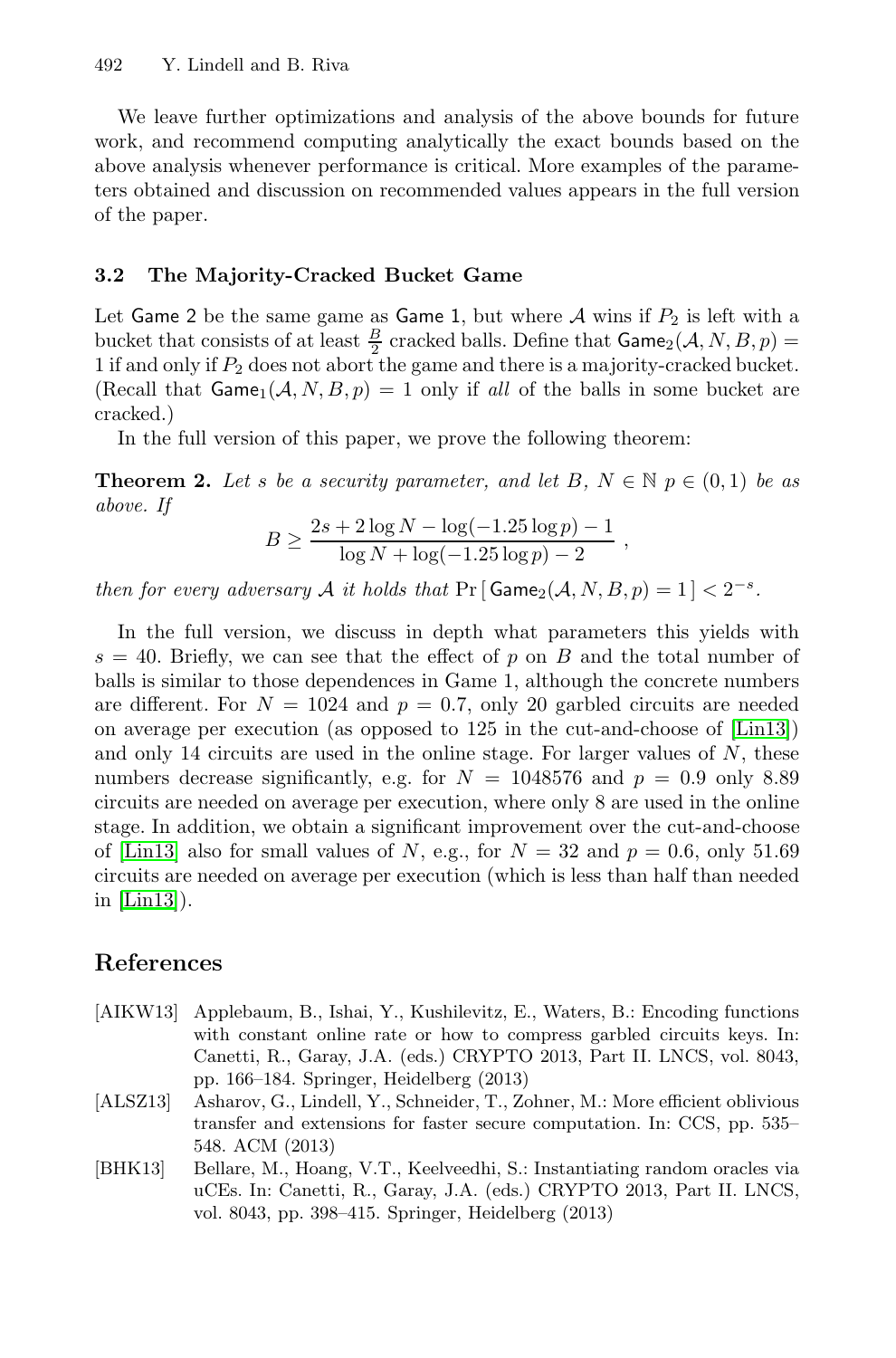- <span id="page-17-13"></span><span id="page-17-7"></span><span id="page-17-2"></span>[BHR12a] Bellare, M., Hoang, V.T., Rogaway, P.: Adaptively secure garbling with applications to one-time programs and secure outsourcing. In: Wang, X., Sako, K. (eds.) ASIACRYPT 2012. LNCS, vol. 7658, pp. 134–153. Springer, Heidelberg (2012)
- <span id="page-17-6"></span>[BHR12b] Bellare, M., Hoang, V.T., Rogaway, P.: Foundations of garbled circuits. In: CCS, pp. 784–796. ACM (2012)
- <span id="page-17-5"></span>[DKL<sup>+</sup>143] Damgård, I., Keller, M., Larraia, E., Pastro, V., Scholl, P., Smart, N.P.: Practical covertly secure MPC for dishonest majority – or: Breaking the SPDZ limits. In: Crampton, J., Jajodia, S., Mayes, K. (eds.) ESORICS 2013. LNCS, vol. 8134, pp. 1–18. Springer, Heidelberg (2013)
- <span id="page-17-0"></span>[DPSZ12] Damgård, I., Pastro, V., Smart, N., Zakarias, S.: Multiparty computation from somewhat homomorphic encryption. In: Safavi-Naini, R., Canetti, R. (eds.) CRYPTO 2012. LNCS, vol. 7417, pp. 643–662. Springer, Heidelberg (2012)
- <span id="page-17-12"></span><span id="page-17-1"></span>[FJN+13] Frederiksen, T.K., Jakobsen, T.P., Nielsen, J.B., Nordholt, P.S., Orlandi, C.: MiniLEGO: Efficient secure two-party computation from general assumptions. In: Johansson, T., Nguyen, P.Q. (eds.) EUROCRYPT 2013. LNCS, vol. 7881, pp. 537–556. Springer, Heidelberg (2013)
- <span id="page-17-11"></span>[GMW87] Goldreich, O., Micali, S., Wigderson, A.: How to play any mental game. In: STOC, pp. 218–229. ACM (1987)
- <span id="page-17-4"></span>[HEKM11] Huang, Y., Evans, D., Katz, J., Malka, L.: Faster secure two-party computation using garbled circuits. In: USENIX Security Symposium (2011)
- [HKK+13] Huang, Y., Katz, J., Kolesnikov, V., Kumaresan, R., Malozemoff, A.J.: Amortizing garbled circuits. In: CRYPTO, Springer, Heidelberg (2014)
- [HMSG13] Husted, N., Myers, S., Shelat, A., Grubbs, P.: Gpu and cpu parallelization of honest-but-curious secure two-party computation. In: Proceedings of the 29th Annual Computer Security Applications Conference, pp. 169–178. ACM (2013)
- <span id="page-17-10"></span><span id="page-17-3"></span>[IKO+11] Ishai, Y., Kushilevitz, E., Ostrovsky, R., Prabhakaran, M., Sahai, A.: Efficient non-interactive secure computation. In: Paterson, K.G. (ed.) EURO-CRYPT 2011. LNCS, vol. 6632, pp. 406–425. Springer, Heidelberg (2011)
- <span id="page-17-9"></span>[IPS08] Ishai, Y., Prabhakaran, M., Sahai, A.: Founding cryptography on oblivious transfer – efficiently. In: Wagner, D. (ed.) CRYPTO 2008. LNCS, vol. 5157, pp. 572–591. Springer, Heidelberg (2008)
- <span id="page-17-15"></span>[JS07] Jarecki, S., Shmatikov, V.: Efficient two-party secure computation on committed inputs. In: Naor, M. (ed.) EUROCRYPT 2007. LNCS, vol. 4515, pp. 97–114. Springer, Heidelberg (2007)
- <span id="page-17-8"></span>[KSS12] Kreuter, B., Shelat, A., Shen, C.-H.: Billion-gate secure computation with malicious adversaries. In: USENIX Security, p. 14 (2012)
- <span id="page-17-14"></span>[Lin13] Lindell, Y.: Fast cut-and-choose based protocols for malicious and covert adversaries. In: Canetti, R., Garay, J.A. (eds.) CRYPTO 2013, Part II. LNCS, vol. 8043, pp. 1–17. Springer, Heidelberg (2013)
- [LP07] Lindell, Y., Pinkas, B.: An efficient protocol for secure two-party computation in the presence of malicious adversaries. In: Naor, M. (ed.) EURO-CRYPT 2007. LNCS, vol. 4515, pp. 52–78. Springer, Heidelberg (2007)
- [LP11] Lindell, Y., Pinkas, B.: Secure two-party computation via cut-and-choose oblivious transfer. In: Ishai, Y. (ed.) TCC 2011. LNCS, vol. 6597, pp. 329– 346. Springer, Heidelberg (2011)
- [MF06] Mohassel, P., Franklin, M.K.: Efficiency tradeoffs for malicious two-party computation. In: Yung, M., Dodis, Y., Kiayias, A., Malkin, T. (eds.) PKC 2006. LNCS, vol. 3958, pp. 458–473. Springer, Heidelberg (2006)